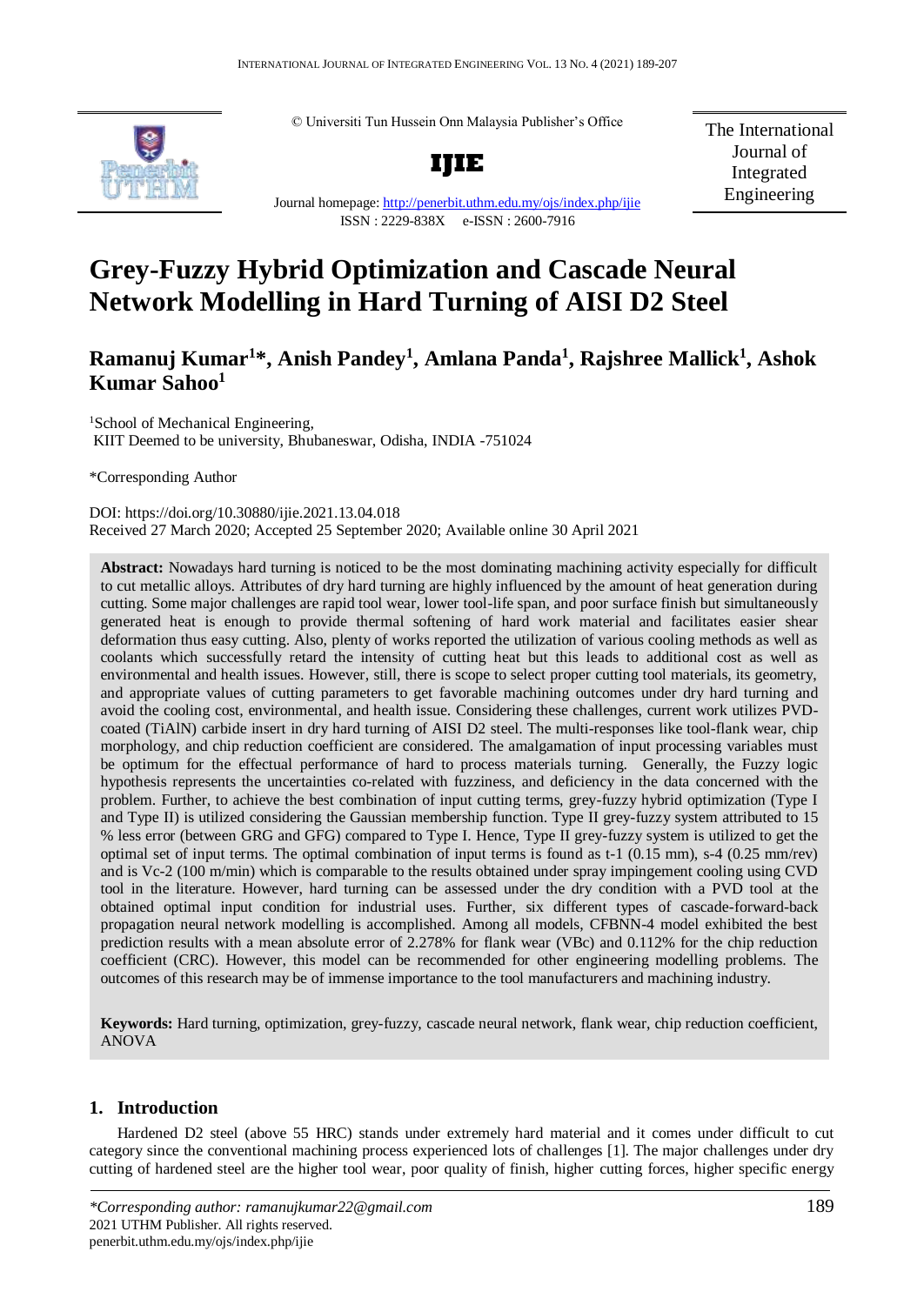consumption, etc. which leads to higher tooling cost thus costlier machining. But simultaneously, dry machining is very favorable because of the generation of sufficient amount heat which attributed the thermal softening of hard work material and facilitates easier shear deformation thus cutting phenomena easier [2].

Turning of hardened steel (> 45 HRC) is called as hard turning [3-4]. Earlier days, grinding process is commonly implemented to machine hardened steel but since recent years, hard turning process successfully swapped the grinding process due to numerous benefits like lesser energy utilization, relatively very higher metal removal rate, lower machining expenditure per piece, flexible for interrupt machining, relatively low tool inventory, no need of coolant thus disposal and maintained of coolant not required. Also, the hazardous issue is completely avoided through dry cutting. In recent years, near dry machining becoming popular but it leads to extra cost. Thus, there is always scope to select proper cutting tool and tool geometry to get the favorable requirements of machining and avoid the cooling and lubrication cost in machining. Since three decays, various cutting tools like CBN, PCBN, PVD coated carbide, CVD coated carbide, ceramic, cermet, and uncoated carbide were implemented in hard machining concern [5-6]. The CBN and PCBN tools were exceedingly utilized in hard metal machining due to their high resistance ability against abrasive wear, chemical diffusion wear [7]. The ceramic tool attributed the extensive tool life and reduced cutting forces relative to PCBN tool and tool failure occurred due to the dominancy of abrasion, diffusion and adhesion phenomena during AISI D2 machining [8]. The PCBN tool can be preferable over carbide tool due to its delayed wear growth in turning of D2 steel [9]. The cutting temperature noticed to be a key factor towards rapid tool wear of PCBN tool and it was leading due to rise in cutting speed and feed but cutting speed was more dominant than feed [10]. Abrasion and grooving mode of wears were identified as the main tool failure mechanisms. An abrasion phenomenon was more dominant due to the hard elements associated with D2 steel [11]. Saw tooth pattern on the edge of chips in orthogonal machining of AISI D2 hard steel was traced due to crack propagation of quenched structure of material. Also, chips became soft and ductile at elevated speed machining which attributed the chip segmentation and look like saw tooth design on chips [12]. During machining, a tribo-film at friction surfaces induced that directly influenced the tool life of ceramic insert in hard machining of D2 steel [13]. The wiper geometry of ceramic cutting insert attributed the superior quality surface compared to conventional geometry insert [14-15]. The machined surface quality was impressively dominated by depth of cut, followed by longitudinal feed and cutting speed [16-17]. TiC coated tool had the higher wear resistance capability compared to TiN coated during the turning of D2 and D3 steel [18]. The smooth growth in the wear of coated tools compared to the uncoated and wearing region was localized on to tool-nose [19]. The effects of cutting heat on to the finish surface integrity, tool-life and dimensional precision in machining on AISI 4340 steel with PVD and CVD coating cutting tool was studied. Speedy wear followed by catastrophic tool-breakage was foremost for the PVD tool while the gradual development of wear was perceived for the CVD tool [20-21].

Some of the researchers have evaluated the machining performance of hardened steel. Panda et al. [22] contributed the modeling and optimization of cutting force, surface roughness, and tool wear during hard turning of D3 steel with mixed ceramic tool. The response surface methodology followed by genetic algorithm and particle swarm optimization have been used for multiple response output optimizations. Panda et al. [23] performed machining performance, development of mathematical models, multiple-output response parametric optimization, computation of life of the cutting tool, through cutting of AISI 4340 hardened steel under dry environment using TiN coated mixed ceramic inserts. Panda et al. [24] performed machining performance, development of mathematical models, multiple-output response parametric optimization, computation of life of the cutting tool, through cutting of AISI 4340 hardened steel under dry environment using TiN coated mixed ceramic inserts. Das et al. [25] performed hard part turning process using untreated and cryo treated cermet inserts under dry machining situation. It was suggested that tempered uncoated deep cryo treated cermet cutting tool outperformed enhance results in comparison to other type of cermet inserts. Anand et al. [26] performed the review analysis on machining and performance characteristics for improvement of hardened steels during hard part turning applicable in mold, die making, and die making enterprises.

Selection of optimal dry turning, parameters is greatly imperative to get a lower wear rate and good quality of finish. Numerous optimization techniques have been used in hard turning problems to obtain the optimal set of cutting parameters. Conventional multi-attributes optimization methods like Grey, TOPSIS, WPCA, etc. and soft computing optimization techniques like particle swam, fuzzy, ANN, etc. were utilized in dry turning. Nowadays, researchers are giving more emphasis on hybrid or mixed optimization approach that comprises of conventional and soft computing techniques. Grey-Fuzzy the concept was found to be a fast and efficacious technique in the field of machining [28]. According to Suresh et al. [29], the grey-fuzzy algorithm offered an improved grey-fuzzy-grade with minimal deviation in output compared to the grey technique. Hong and Chiang [27] utilized the Grey-Fuzzy concept to the optimization of the turning process and found a great enhancement in the requisite performance index. Krishnamoorthy et al. [30] accomplished the drilling operation using grey-fuzzy techniques and the obtained results proposed that the quality of produced holes was importantly improved. Das et al. [31] also found a significant gain in grey-fuzzy grade compared to grey relational grade hence it was purposed the grey-fuzzy concept will be efficaciously utilized for the optimization problem.

In the past research study, it was found that the dry hard cutting condition is mostly carried using CBN, PCBN, Ceramic, coated carbide (CVD), uncoated carbide inserts. Rarely investigation reported the application of PVD-coated carbide insert in hard turning of AISI D2 steel. In addition, the application of coolant and its delivery instruments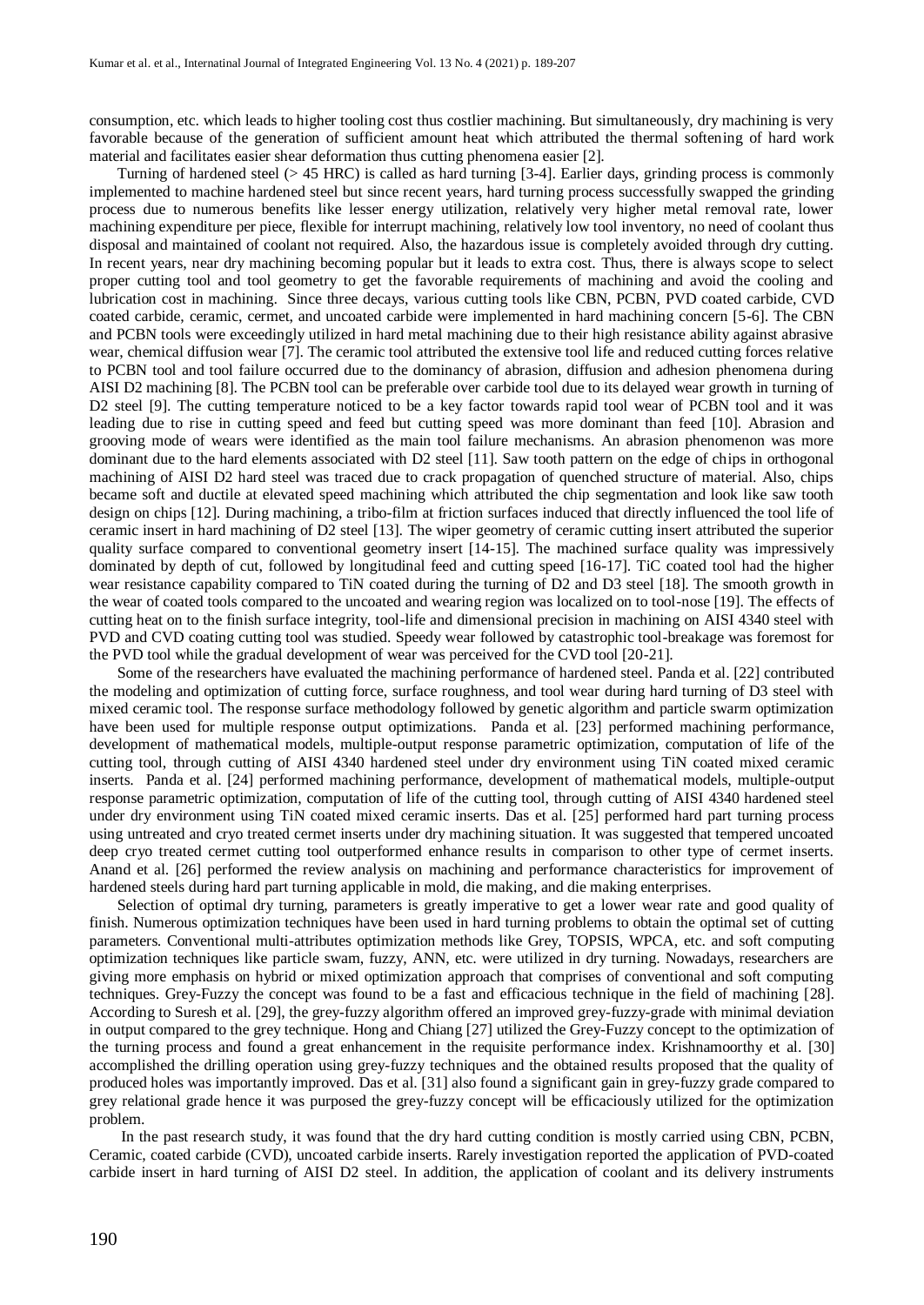attributed the additional cost in total machining cost. However, dry cutting technology needs to be more elaborated to meet the industrial requirement of low budget machining. Furthermore, implementation of grey-fuzzy based hybrid approach with aforesaid cutting conditions is rarely performed. In light of the foregoing reasons and to get the desired optimal setting for cutting input parameters, a grey-fuzzy-based hybrid approach found to be a more efficient tool, hence it is utilized in the current work to get the best combination of input terms. Keeping this in view, a careful experimental investigation and optimization is therefore necessitated.

In the current paper the research gap has been identified followed by the objectives regarding to the related literature review. Further, the next section is described with materials and methods in section 2. The machinabilty indicators are tool flank wear, chip reduction coefficient and microphotography of chips On the basis of experimentation performed the results and discussions are illustrated in section 3. The grey fuzzy optimization approach is provided in section 4. Furthermore section 5 is described regarding cascade ANN modeling. At last, the conclusions of this research work and future outlook are delineated in Section 6.

#### **2. Materials and Methods**

The current hard turning experiments are accomplished considering L16 Taguchi design where the number of the input variables is 3 and their levels are 4. The input terms are depth of cut (t (mm)  $= 0.15, 0.25, 0.35$  and 0.45), feed (s  $(\text{mm/rev}) = 0.1, 0.15, 0.20 \text{ and } 0.25)$  and cutting speed  $(\text{vc (m/min)} = 50, 100, 150 \text{ and } 200)$ . Hardened AISI D2 steel bar (ϕ 45mm x L175 mm) of hardness 55 HRC is chosen for the investigation due to its diverse application in the automobile sector, tooling industries, etc. JYOTI make DX 200 4A CNC Lathe is utilized for the turning experiments. The cutting range of input parameters were finalized on the basis of trial runs, experience, and knowledge found in extensive literature review relating to hard part turning and cutting tool manufacturer's catalogue [32]. PVD applied TiAlN cemented carbide (CNMG 120408) insert with a rhombus shape with an 80° angle and 0.8 mm nose radius supplied by WIDIA is used for the experimentation. PCLNR2525 insert holder is utilized to screw the inserts. The new edge of the insert is used for each experiment. Flank wear (VBc), chip morphology and chip reduction coefficient (CRC) are studied with the help of images drawn by Olympus to make optical microscope and chip thickness measured through the digital caliper. MINITAB 17 is utilized for ANOVA and main effects plot while MATLAB R2013a is utilized for grey-fuzzy hybrid optimization of the cutting responses. Graphical presentation of entire work is displayed in Fig.1.



**Fig. 1 - Graphical presentation of entire work**

# **3. Results and Discussions**

The  $L_{16}$  [33] set of turning parameters, flank wear (VBc), chip reduction coefficient (CRC) and chip morphology results are located in the Table 1.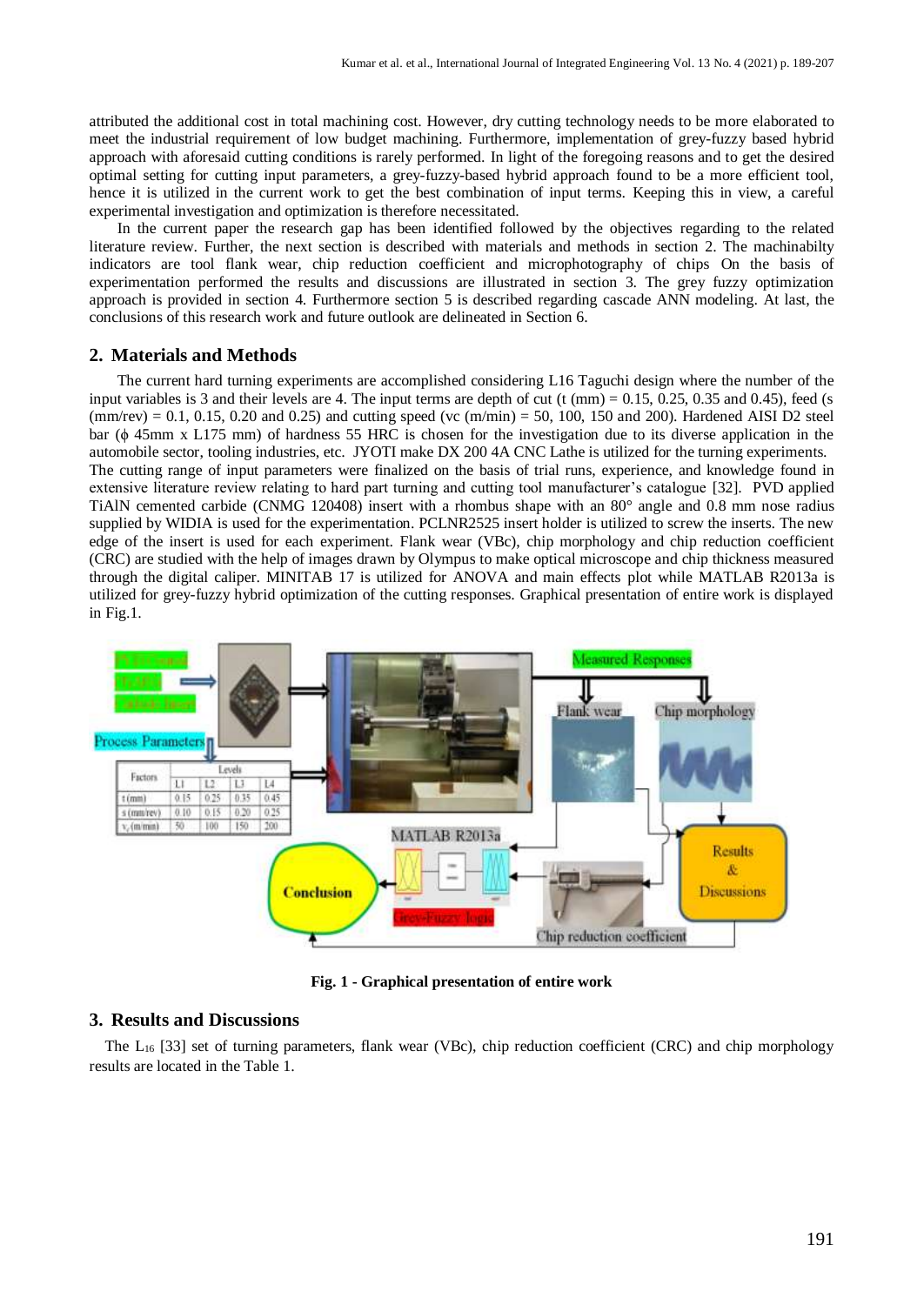Kumar et al. et al., Internatinal Journal of Integrated Engineering Vol. 13 No. 4 (2021) p. 189-207

| <b>Test</b>    | t    | S      | $\mathbf{v}_{\mathbf{c}}$ | <b>VBc</b> | $CRC =$       | Chip morphology         |          |
|----------------|------|--------|---------------------------|------------|---------------|-------------------------|----------|
| No.            | mm   | mm/rev | m/min                     | mm         | $a_2/Sin\phi$ | <b>Shape</b>            | Colour   |
|                |      |        |                           |            |               |                         |          |
| 1              | 0.15 | 0.1    | 50                        | 0.020      | 1.907         | Helical                 | Metallic |
| $\overline{2}$ | 0.15 | 0.15   | 100                       | 0.023      | 1.806         | Helical                 | Metallic |
| 3              | 0.15 | 0.2    | 150                       | 0.028      | 1.656         | Helical                 | Metallic |
| $\overline{4}$ | 0.15 | 0.25   | 200                       | 0.052      | 1.525         | Broken 'c' and 'e' type | Blue     |
| 5              | 0.25 | 0.1    | 100                       | 0.024      | 2.042         | Helical                 | Metallic |
| 6              | 0.25 | 0.15   | 50                        | 0.026      | 1.873         | Helical                 | Metallic |
| 7              | 0.25 | 0.2    | 200                       | 0.061      | 1.706         | Helical                 | Blue     |
| 8              | 0.25 | 0.25   | 150                       | 0.037      | 1.606         | Helical                 | Metallic |
| 9              | 0.35 | 0.1    | 150                       | 0.064      | 2.062         | Helical                 | Metallic |
| 10             | 0.35 | 0.15   | 200                       | 0.093      | 1.862         | Broken c type           | Blue     |
| 11             | 0.35 | 0.2    | 50                        | 0.028      | 1.957         | Broken 'c' and 'e' type | Metallic |
| 12             | 0.35 | 0.25   | 100                       | 0.030      | 1.806         | Broken 'c' type         | Metallic |
| 13             | 0.45 | 0.1    | 200                       | 0.161      | 2.000         | Broken 'c' type         | Blue     |
| 14             | 0.45 | 0.15   | 150                       | 0.083      | 1.940         | Helical                 | Blue     |
| 15             | 0.45 | 0.2    | 100                       | 0.030      | 1.932         | Broken 'c' type         | Metallic |
| 16             | 0.45 | 0.25   | 50                        | 0.038      | 1.967         | Broken 'c' type         | Metallic |

**Table 1** - **Measured results data**

#### **3.1 Wear Analysis**

When the coating is gradually removed from the cutting insert, the tool tips still collapse within a few times when the coating is removed. As a result, understanding the mechanisms in relation with tool wear is vital to enhance the machining responses in the most of the challenging issues in the industrial applications. In hard turning process, an observable fact of tool flank wear is on cutting tool flank face. Tool flank wear has important significance in the hard part turning and is considered as life of the tool criteria. The flank wear is impacted by cutting tool geometry, machining parameters, and Flank wear is influenced by tool geometry, cutting parameters, and work piece-tool characteristics. The harder work surface can result in the additional serious abrasive wear on the flank face of the cutting tool. In general, built up Edge (BUE) caused by the adhesive wear mechanism happened on the cutting tools under all machining conditions [34]. Cutting temperature at the tool work interface zone is increased due to accelerated cutting speed. Therefore, due to enhancement of cutting speed, chemical wear becomes a prominent wear pattern accelerating weakening the tool tip resulting in tip breakage (chipping) [35]. In today's competitive scenario, industries are very much concerned about tooling cost and it should be low. Tooling cost depends on the number of work piece machined by a single tip of the tool. However, tool tip wear analysis is essential in hard turning. In the current work, tool-flank wear is analyzed based on the worldwide acceptable limit of wear width (VBc) =  $0.3$  mm [36].

Wear results as shown in Table 1 are identified under the limit of 0.3 mm i.e. the selected tool and input parameters ranges are well acceptable for hard turning purpose. The obtained results are also comparable with results obtained in spray cooling condition by CVD tool [28] and the results obtained by ceramic tool under dry scenario [5]. Graphical plot (Fig. 2) confirms that the tool-flank wear increasing with depth of cut while beyond 100 m/min of cutting speed, wear width steeply elevating whereas up to 0.2 mm of feed, wear width reduces sharply and beyond it, wear width increases. Numerically, for each depth of cut, wear width is increasing with the cutting speed  $(v<sub>c</sub>)$  i.e. the cutting speed is the most foremost term towards tool-flank wear and it is confirmed by ANOVA (Table 2) report as the impact of cutting speed on VBc was topmost (54.06 %). Similar findings were noticed by several researchers [37-38]. The ANOVA analysis is performed at a confidence level of 95% (i.e.5% significance level) [39]. Impact of depth of cut (26.04 %) is also considered because of the generation of higher radial force during cutting while the negative effect of feed on VBc (almost sharp decrement in VBc with leading feed) confirms that the PVD tool can be suitable to machine the hard work piece at higher feed rate.

The Tool-wear mechanism is highly essential to understand the tool failure mechanism. Abrasion, micro-chipping, chipping, sever chipping (tool-tip lost) and built-up edge are the mechanism identified on the tool tip as shown in Fig. 3. Several works reported that the abrasion is most dominating in nature during machining of hard materials due to continuous interaction of the continuous chips (contain hard elements) with a tool-flank face [40]. Further, as hot continuous chips is interact with the smooth and clean surfaces of tool tip, a bond between chip-tool develops called as built-up edge (BUE) as noticed in run 11 (Fig. 3(c)). Further, with the progress of machining, this BUE removed along with parent layer of tool as result micro-chipping and chipping phenomena attributed on to the tool tip as shown in Fig. 3f-h. This micro-chipping/chipping makes the cutting-edge interrupt which affects the surface quality. Also, elevated cutting temperature at highest speed cutting condition (200 m/min) attributed the sever chipping or some instant tool-tip gets lost as shown in Fig. 3(h).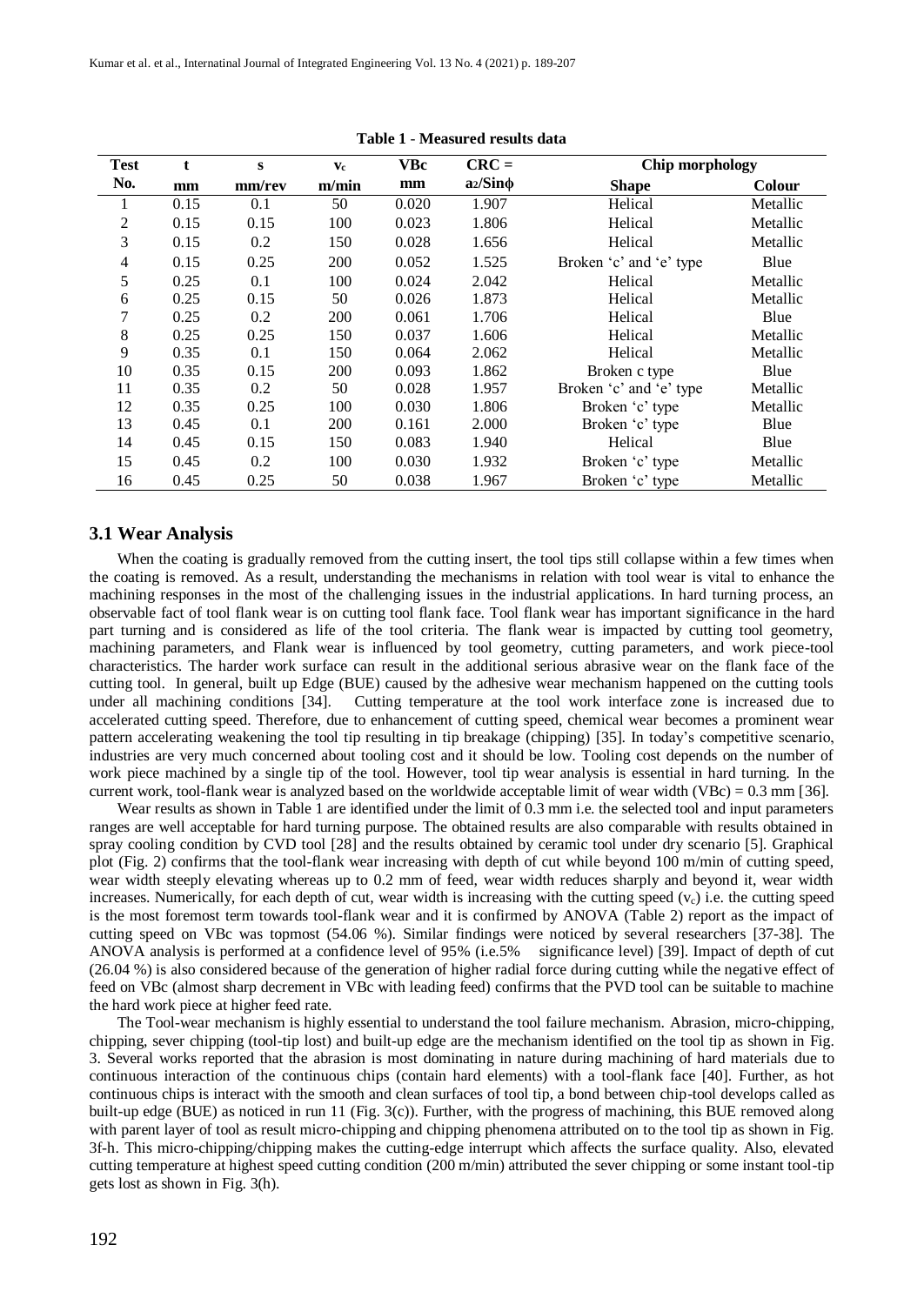

 **Fig. 2 - Graphical representations of effects of input terms on flank wear (VBc)**

| Table 2 - Estimation of impact of input terms on VBc by ANOVA |  |  |  |
|---------------------------------------------------------------|--|--|--|
|---------------------------------------------------------------|--|--|--|

| <b>Basis</b> | DF | Seq SS   | Adj MS                                                                                                                                  |       | D      | $%$ impact | <b>Comments</b> |
|--------------|----|----------|-----------------------------------------------------------------------------------------------------------------------------------------|-------|--------|------------|-----------------|
|              |    | 0.005350 | 0.001738                                                                                                                                | 6.80  | 0.023  | 26.04      | Significant     |
| S            | 3  | 0.002510 | 0.000836                                                                                                                                | 3.19  | 0.105  | 12.22      | Insignificant   |
| $V_c$        | 3  | 0.011106 | 0.003702                                                                                                                                | 14.11 | 0.004  | 54.06      | Significant     |
| Inaccuracy   | 6  | 0.001574 | 0.000262                                                                                                                                |       |        |            |                 |
| Aggregate    | 15 | 0.020541 |                                                                                                                                         |       |        |            |                 |
|              |    | $\sim$   | $0.01$ $\zeta$ 1002 $\overline{D}$ $\overline{D}$ $\ldots$ 02.240 $\overline{D}$ $\overline{D}$ $\zeta$ $\zeta$ $\zeta$ $\zeta$ $\zeta$ |       | 00.010 |            |                 |

 $S = 0.0161993$  R-Sq = 92.34% R-Sq(adj) = 80.84%



**Fig. 3 - Flank wear micrographs a-d) lowest v<sup>c</sup> (runs 1, 6, 11, and 16) = 50 m/min e-h) highest v<sup>c</sup> (runs 4, 7, 10 and 13) = 200 m/min**

# **3.2 Chip Reduction Coefficient and Chip Pattern Analysis**

Chip reduction coefficient (CRC) usually indicates the machinability behavior, either it is favorable or not [41]. The measurement of chip reduction coefficient  $(\zeta)$  is an important performance criterion, since it explains machining characteristics like favorable or unfavorable machining regarding specific consumption. Moreover, it is the extent of plastic deformation in cutting action [42] depth of cut increased to 0.35 mm beyond it CRC increases with a relatively slower rate. Further, while increasing feed from 0.1 to 0.25 mm/rev, CRC drastically decreases and similarly variation in CRC is noticed with leading speed but decrement rate of CRC was lower than feed which is confirmed through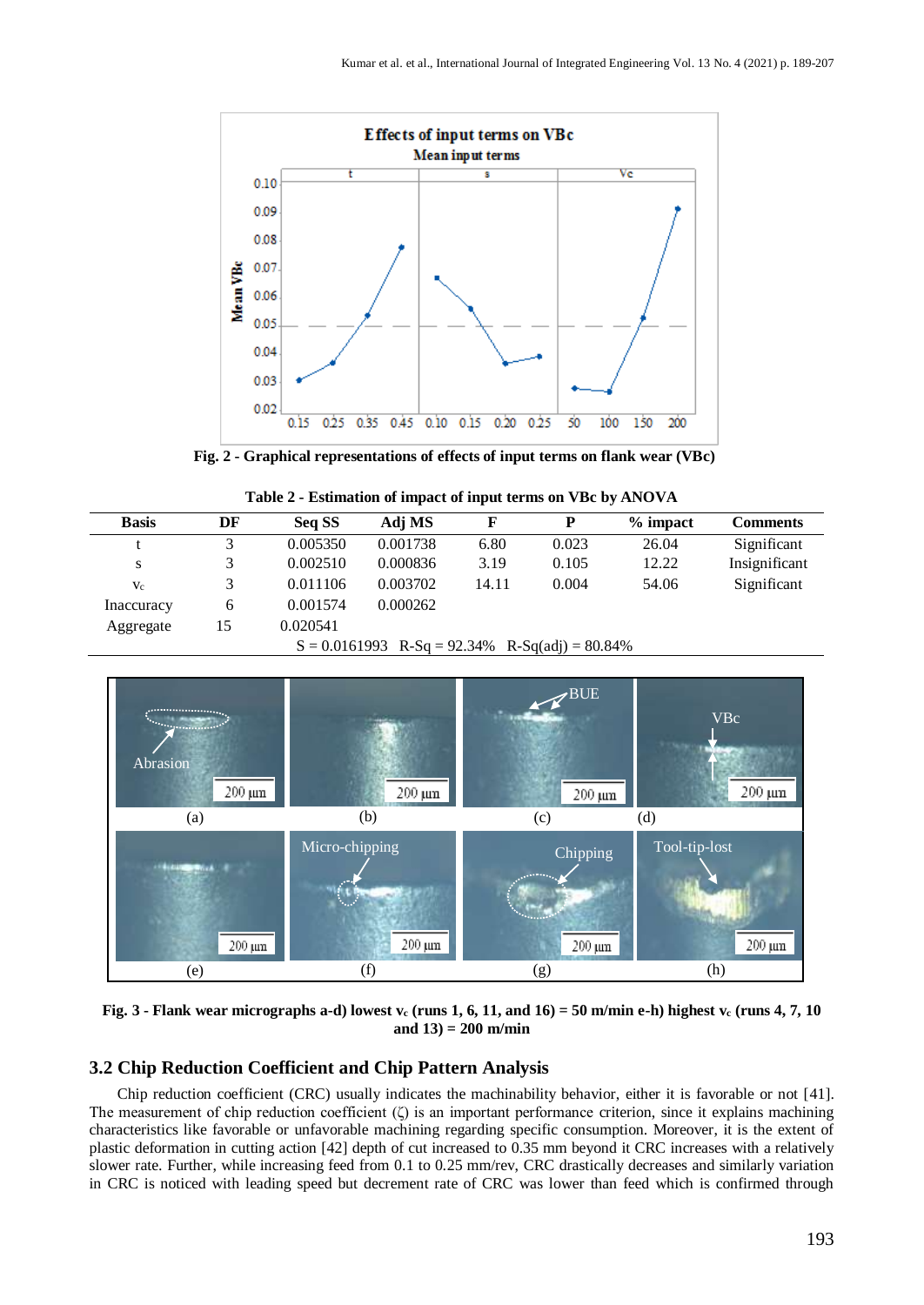impact analysis through ANOVA (Table 3), as the impact of feed (43.11 %) on CRC is about 2.54 times more than cutting speed (15.92%). Singh et al. [43], also found a decrement in CRC with leading feed. ANOVA also reported that all the input terms significantly influence the CRC.



**Fig. 4 - Graphical representations of effects of input terms on chip reduction coefficient**

|              |    |         | <b>Extribution of mighty of might terms on City this capability (11</b> |       |       |            |                 |
|--------------|----|---------|-------------------------------------------------------------------------|-------|-------|------------|-----------------|
| <b>Basis</b> | DF | Seq SS  | Adj MS                                                                  |       | Р     | $%$ impact | <b>Comments</b> |
|              |    | 0.14013 | 0.04671                                                                 | 20.54 | 0.001 | 37.32      | Significant     |
| S            |    | 0.16189 | 0.05396                                                                 | 23.73 | 0.001 | 43.11      | Significant     |
| $V_c$        |    | 0.05980 | 0.01993                                                                 | 08.77 | 0.013 | 15.92      | Significant     |
| Inaccuracy   | 6  | 0.01365 | 0.00227                                                                 |       |       |            |                 |
| Aggregate    | 15 | 0.37546 |                                                                         |       |       |            |                 |
|              |    |         | $S = 0.0476889$ R-Sq = 96.37% R-Sq(adj) = 90.91%                        |       |       |            |                 |

**Table 3 - Estimation of impact of input terms on CRC through ANOVA**

During the current cutting action, each chip has possessed wavy shaped pattern (also called as saw tooth or segmented chips) on its edge as shown in Fig. 5. Similar observation noticed by Kumar et al., [6] under dry cutting. Initially, when the edge of the tool comes in contact with work piece, the closer to tool portion of material gets compressed due to high cutting pressure while the subsequent work portion is getting bulge. Further with the progress of cutting, this bulge portion tends to slip towards the free surface and takes a shape of the saw tooth. During this cutting phenomenon, plastic deformation of work is transformed into heat thus thermal softening of work-material occurs in the primarily deformed section. Further with repetition of cycles attributed the saw tooth formation or chip segmentation. This segmentation significantly influences the chip cross-section thus; cutting forces fluctuates [41]. Chip pattern is considerably affected by level of input terms combination, with least depth of cut (0.15 mm) and till moderate speed and feed ( up to 150 m/min of speed and up to 0.20 mm/rev of feed) chip pattern is of helical type with metallic colour which ensures the favorable machining and it is confirmed by VBc values (0.02 mm to 0.028 mm) while at highest feed and speed (run 4), broken chips (discontinuous chips) with 'c' and 'e' in shape with blue colour chips produced which significantly influenced the machining performance and it is confirmed as relatively higher VBc value (0.052 mm) is achieved at this condition. Similarly, in other test runs, broken chips (runs 10, 12, 13 and 15) are noticed with moderate to largest feed (0.1 to 0.35 mm/rev) and highest cutting speed (150 to 200 m/min) conditions. In run 11 and run 16, although the speed is least (50 m/min) feed values are higher (0.2 and 0.25 mm/rev) which attributed the broken chips formation. Helical pattern chips (Fig. 5 and Table 1) attributed the favorable machining. Blue colour chips denoted the higher heat generation compared to other machining tests where metallic chips produced. Similar illustration reported by [43].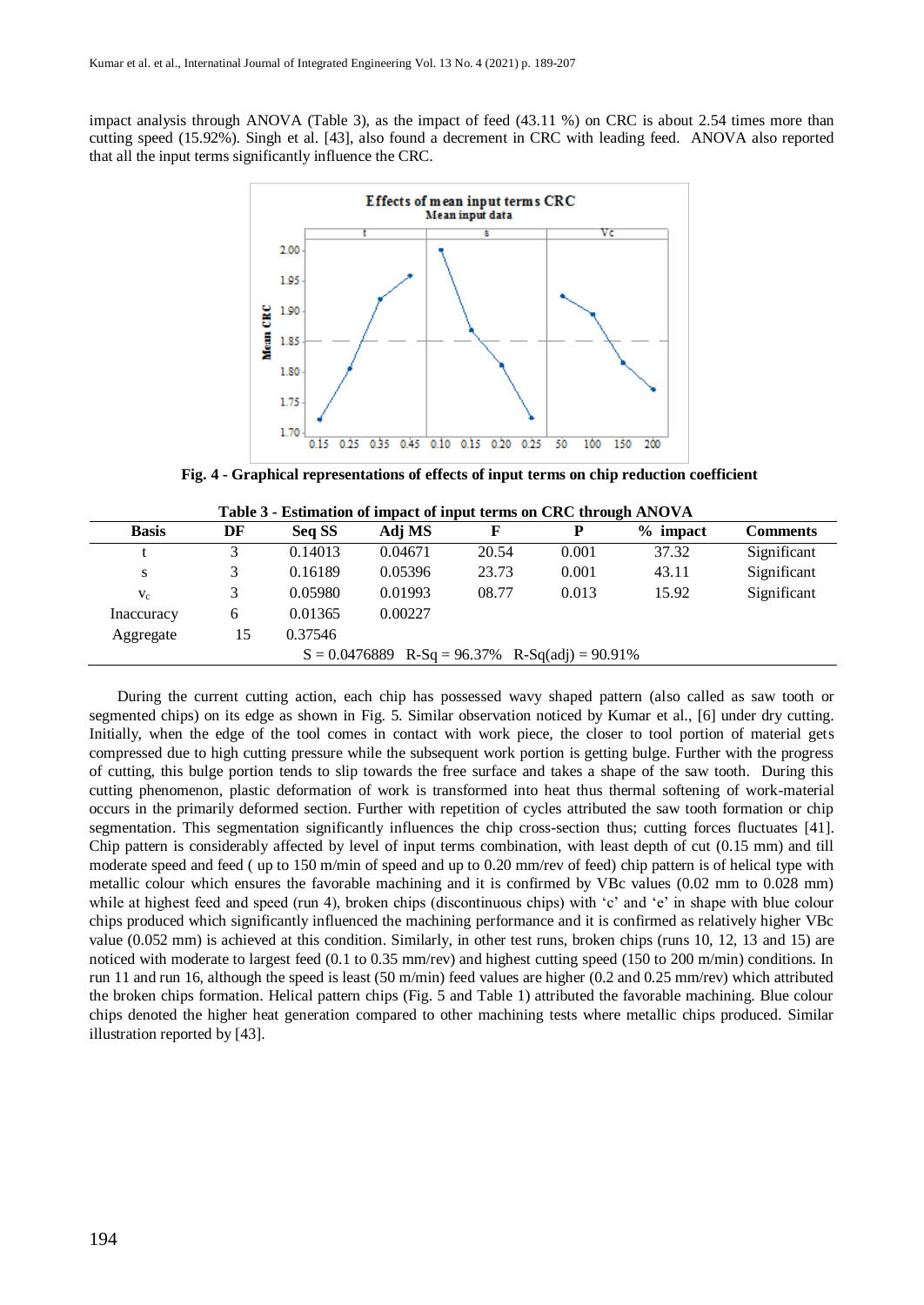

**Fig. 5**. Different patterns of chips

# **4. Grey-fuzzy Optimization**

The fuzzy system provides an enhanced GRG which confirms the lesser uncertainty in output relative to the grey process. Due to this, nowadays the grey-fuzzy logic was popularly utilized in various engineering applications [44-45]. The details of grey and fuzzy system are as follows:

#### **4.1 Grey Relational Analysis (GRA)**

The Grey analysis's main objective is to optimize the data set's process parameters, developed by Professor Deng. Also, this analysis establishes a relationship between the desired and actual experimental data. In the present study, the Grey analysis gives the optimum level of inputs and outputs data, and according to these data, we minimize the various machine parameters. Moreover, this Grey analysis's main advantage is that it can provide more excellent optimum value in less dataset [46]. Grey concepts offer competent management on the discrete, uncertainty and multi-input data [30]. The GRA measures the absolute value of the data difference between sequences. It is also utilized to provide a close correlation among sequential data [24-25]. Many works were reported the effective utilization of GRA for analysing the co-relation among sequences for a smaller number of data [47-48].

The following steps were utilized to conduct the GRA analysis [49-50]:

Step-1 Normalize the flank wear and chip reduction coefficient experimentally measured data in the range of 0 to 1 taking lower is better concept. This process is called grey relational generation.

Step-2 Estimation of grey relational coefficient (GRC) for all the outputs.

Step-3 Estimation of grey relational grade (GRG) by taking the average of respective GRC.

Step-4 Estimation of mean GRG taking each factor with their levels.

Step-5 Selection of optimal levels of input cutting terms.

Step-6 Analyse experimentally measured output data using GRG and ANOVA

The equations to estimate the terms linked to Steps-1 to 3 are listed in Fig. 6 and the calculated data is listed in Table 4.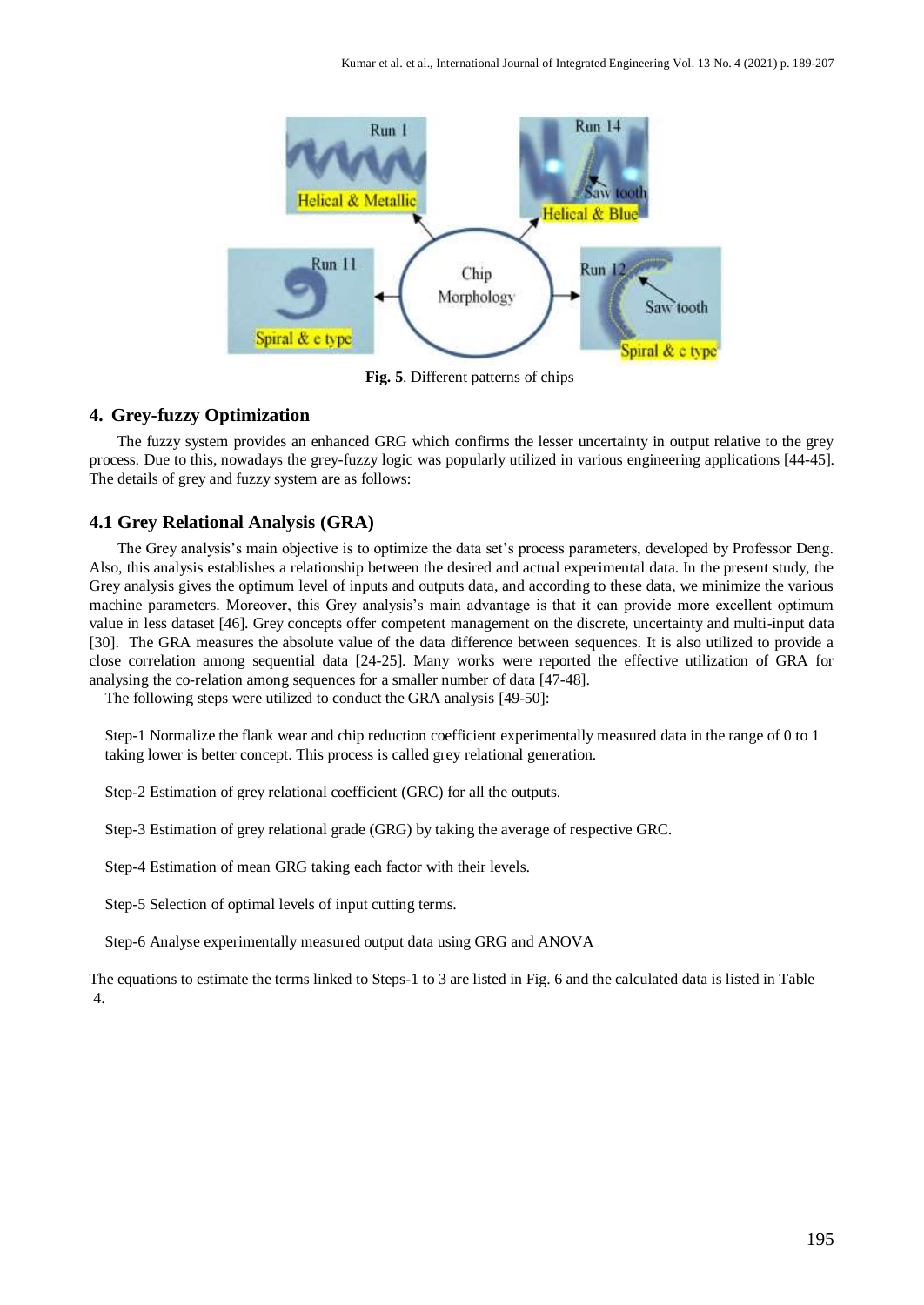| $Step-1 -$                                                                                                                                                                                                                                                                                                            | Step-2 -                                                                                                                                                                                                                                                                                                                                   |
|-----------------------------------------------------------------------------------------------------------------------------------------------------------------------------------------------------------------------------------------------------------------------------------------------------------------------|--------------------------------------------------------------------------------------------------------------------------------------------------------------------------------------------------------------------------------------------------------------------------------------------------------------------------------------------|
| $x_i(j) = \frac{\max y_i(j) - y_i(j)}{\max y_i(j) - \min y_i(j)}$                                                                                                                                                                                                                                                     | $\beta_i(j) = \frac{\Delta_{\min} + \phi \Delta_{\max}}{\Delta_{\min}(j) + \phi \Delta_{\max}}$                                                                                                                                                                                                                                            |
| Where, 'i' denotes number of<br>experiments, while ' <i>j</i> ' shows the number<br>of outputs, $x_i(t)$ is normalized data called<br>grey relation generation, $y_i(j)$ is output<br>data of 'f" output, while max and min.<br>represents of maximum and minimum<br>values of $\gamma^{\omega}$ output respectively. | Where, $\beta_i(j)$ represents grey relation<br>coefficient (GRC), $\Delta_0(t)$ is absolute<br>difference of $x_{0d}(t)$ and $y_{0d}(t) = 1$ $x_{0d}(t)$ -<br>$v_{0i}(t)$ , $\phi^2 = 0.5$ is distinguishing<br>coefficient. $\Delta_{min}$ and $\Delta_{max}$ denotes the<br>lowest and highest magnitudes of $^{\circ}$ $\Delta_0(t)$ . |
| Step-3                                                                                                                                                                                                                                                                                                                |                                                                                                                                                                                                                                                                                                                                            |
|                                                                                                                                                                                                                                                                                                                       | $\delta_i = \frac{1}{m} \sum_{i=1}^m \beta_i(j)$                                                                                                                                                                                                                                                                                           |
| Where, $\delta_i$ is grey relational grade (GRG) and $\gamma m$ is the measured response.                                                                                                                                                                                                                             |                                                                                                                                                                                                                                                                                                                                            |

**Fig. 6 - Steps to estimate the grey relational grade (GRG)**

|                | <b>Normalized value</b> |            | <b>Grey relational coefficient</b> |                | Grey relational grade |      |
|----------------|-------------------------|------------|------------------------------------|----------------|-----------------------|------|
| N <sub>0</sub> | <b>VBc</b>              | <b>CRC</b> | <b>GRC-VBc</b>                     | <b>GRC-CRC</b> | <b>GRG</b>            | Rank |
|                |                         | 0.2886     |                                    | 0.4128         | 0.7064                | 5    |
| 2              | 0.9787                  | 0.4767     | 0.9592                             | 0.4886         | 0.7239                | 4    |
| 3              | 0.9433                  | 0.7561     | 0.8981                             | 0.6721         | 0.7851                | 3    |
| 4              | 0.7730                  |            | 0.6878                             |                | 0.8439                |      |
| 5              | 0.9716                  | 0.0372     | 0.9463                             | 0.3418         | 0.6441                | 8    |
| 6              | 0.9574                  | 0.3520     | 0.9216                             | 0.4355         | 0.6785                | 7    |
|                | 0.7092                  | 0.6629     | 0.6323                             | 0.5973         | 0.6148                | 11   |
| 8              | 0.8794                  | 0.8492     | 0.8057                             | 0.7682         | 0.7870                | 2    |
| 9              | 0.6879                  | $\Omega$   | 0.6157                             | 0.3333         | 0.4745                | 13   |
| 10             | 0.4823                  | 0.3724     | 0.4913                             | 0.4434         | 0.4674                | 14   |
| 11             | 0.9433                  | 0.1955     | 0.8981                             | 0.3833         | 0.6407                | 9    |
| 12             | 0.9291                  | 0.4767     | 0.8758                             | 0.4886         | 0.6822                | 6    |
| 13             | $\Omega$                | 0.1155     | 0.3333                             | 0.3611         | 0.3472                | 16   |
| 14             | 0.5532                  | 0.2272     | 0.5281                             | 0.3928         | 0.4605                | 15   |
| 15             | 0.9291                  | 0.2421     | 0.8758                             | 0.3975         | 0.6366                | 10   |
| 16             | 0.8723                  | 0.1769     | 0.7966                             | 0.3779         | 0.5873                | 12   |

**Table 4** - **Estimation of grey relational grade (GRG)**

# **4.2 Fuzzy Logic**

Grey theory works on three basic rules namely lower the better, nominal the better and higher the better. But still, some level of uncertainty is associated with the acquired results. This uncertainty can be efficaciously curbed through a fuzzy concept [44]. However, a fuzzy logic of multi-attributes was developed and popularly known as grey-fuzzy logic. The optimization function can be executed on a single response called a grey-fuzzy grade in spite of complex multiresponses.

The fuzzy system includes a fuzzifier, a membership function, rule inference, an inference engine, and a defuzzifier. In the initial step, fuzzifier utilize the membership function to fuzzify inputs (GRC-VBc = grey relation coefficient for flank wear, and GRC-CRC = grey relation coefficient for chip reduction coefficient) as mentioned in Table 4. Membership function defines the mapping of inputs (GRC-VBc and GRC-CRC) and output (GFG) in the range of 0 to 1. Matlab (R2013a) fuzzy tool box is utilized to get the grey-fuzzy-grade. In the literature, many type of membership functions like Gaussian, trapezoidal, sigmoidal, and triangular have been used. Among them Gaussian membership function is outperformed. However, the current work utilized the Gaussian membership function. Further, two types of grey-fuzzy logics are utilized based on number of membership function. In Type-I, membership function for inputs and output is same and equal to five  $[VL = very low, L = low, M = medium, H = high and VH = very high]$ while in Type-II, membership function for input is five  $[VL = \text{very low}, L = \text{low}, M = \text{medium}, H = \text{high}$  and  $VH =$ very high] and for output it is seven [VVL= very low, VL = very low, L = low, M = medium, H = high, VH = very high and VVH = very high]. The membership graph for input and output is displayed in Fig. 7 and Fig. 8 respectively. Type 1 consists of 13 distinguish rules and Type II carries 15 distinguish rules as mentioned in Table 5. Further, the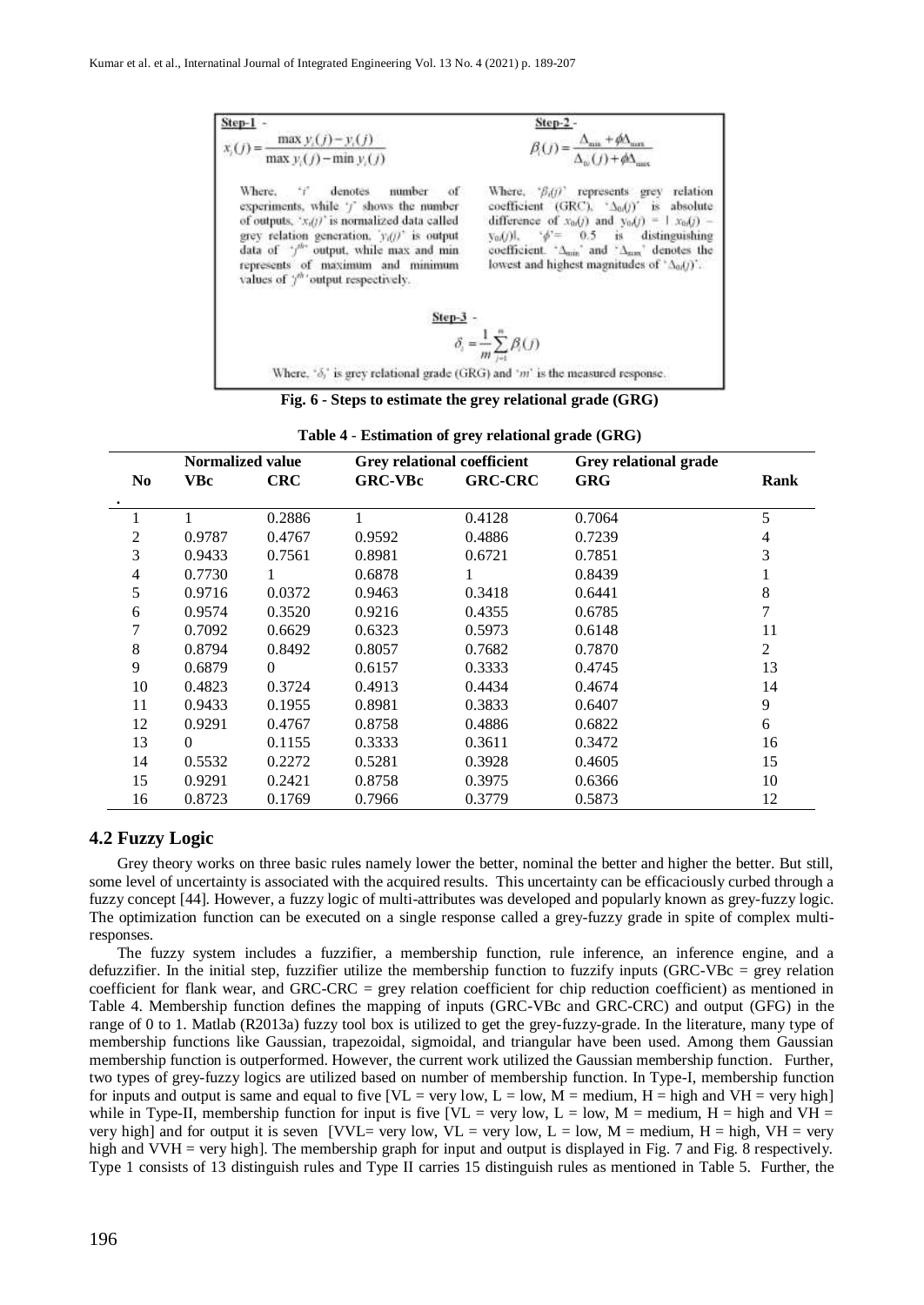grey fuzzy grade data is defuzzified. Many defuzzification techniques namely centroid methods, weighted average method, mean-maximum membership method, and maximum-membership method were found in literature. Out of them, centroid techniques were most prevalent. However, current work uses centroid based defuzzification to get the crispy data [29]. Further, the rules viewer of test-4 for Type I and Type II are displayed through Fig. 9 and Fig. 10 consequently. In rule viewer figures (Fig. 9 and Fig. 10), rows denote the number of membership function rules,  $1<sup>st</sup>$  and 2<sup>nd</sup> column represent input terms (i.e. GRC for experimental measured data of VBc and CRC) and 3<sup>rd</sup> column represent output i.e. defuzzified value in term of GFG (grey fuzzy grade).



**Fig.7 - Membership function graphs of Type I and Type II for inputs a) GRC-VBc and b) GRC-CRC**



**Fig. 8** - **Membership function graphs of output grey-fuzzy grade (GFG) for (a) Type 1 (b) Type II**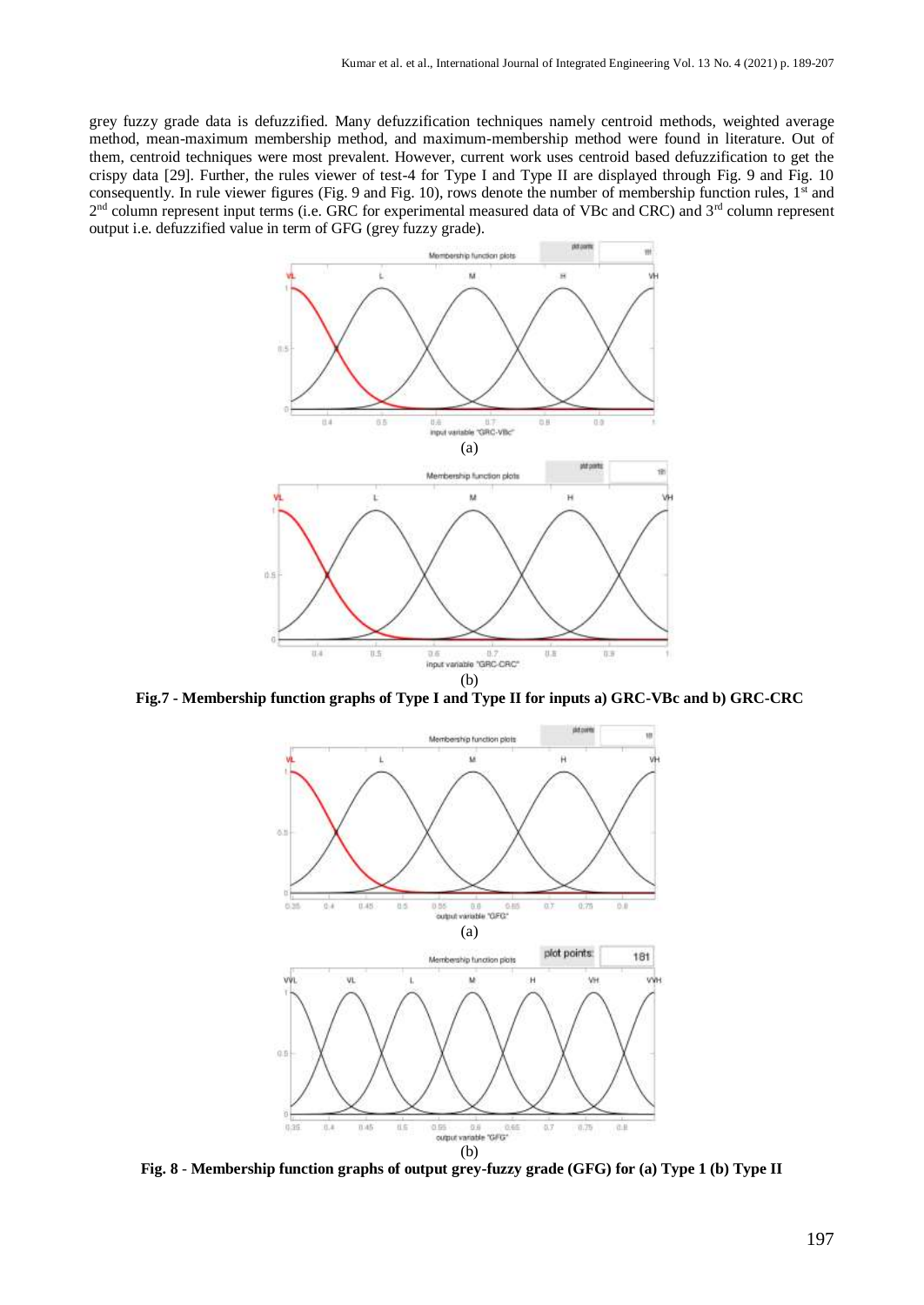|                |         | Type-I         |            |     |         | Type-II        |            |
|----------------|---------|----------------|------------|-----|---------|----------------|------------|
| No.            | GRC-VBc | <b>GRC-CRC</b> | <b>GFG</b> | No. | GRC-VBc | <b>GRC-CRC</b> | <b>GFG</b> |
| ı              | VH      | L              | H          | 1   | VH      | L              | H          |
| $\overline{2}$ | H       | M              | VH         | 2   | VH      | L              | VH         |
| 3              | M       | VH             | VH         | 3   | H       | M              | VH         |
| 4              | VH      | VL             | М          | 4   | M       | <b>VH</b>      | VVH        |
| 5              | VH      | L              | M          | 5   | VH      | VL             | H          |
| 6              | M       | М              | M          | 6   | M       | М              | M          |
| 7              | H       | H              | VH         | 7   | H       | H              | VH         |
| 8              | M       | VL             | M          | 8   | M       | VL             | L          |
| 9              | L       | L              | L          | 9   | L       | L              | L          |
| 10             | H       | VL             | М          | 10  | H       | VL             | H          |
| 11             | H       | L              | H          | 11  | H       | L              | H          |
| 12             | VL      | VL             | VL         | 12  | VL      | VL             | <b>VVL</b> |
| 13             | L       | VL             | L          | 13  | L       | VL             | VL         |
|                |         |                |            | 14  | H       | VL             | H          |
|                |         |                |            | 15  | H       | <b>VL</b>      | M          |





**Fig. 9 - Fuzzy rules viewer of Type I (Exp. No. 4)**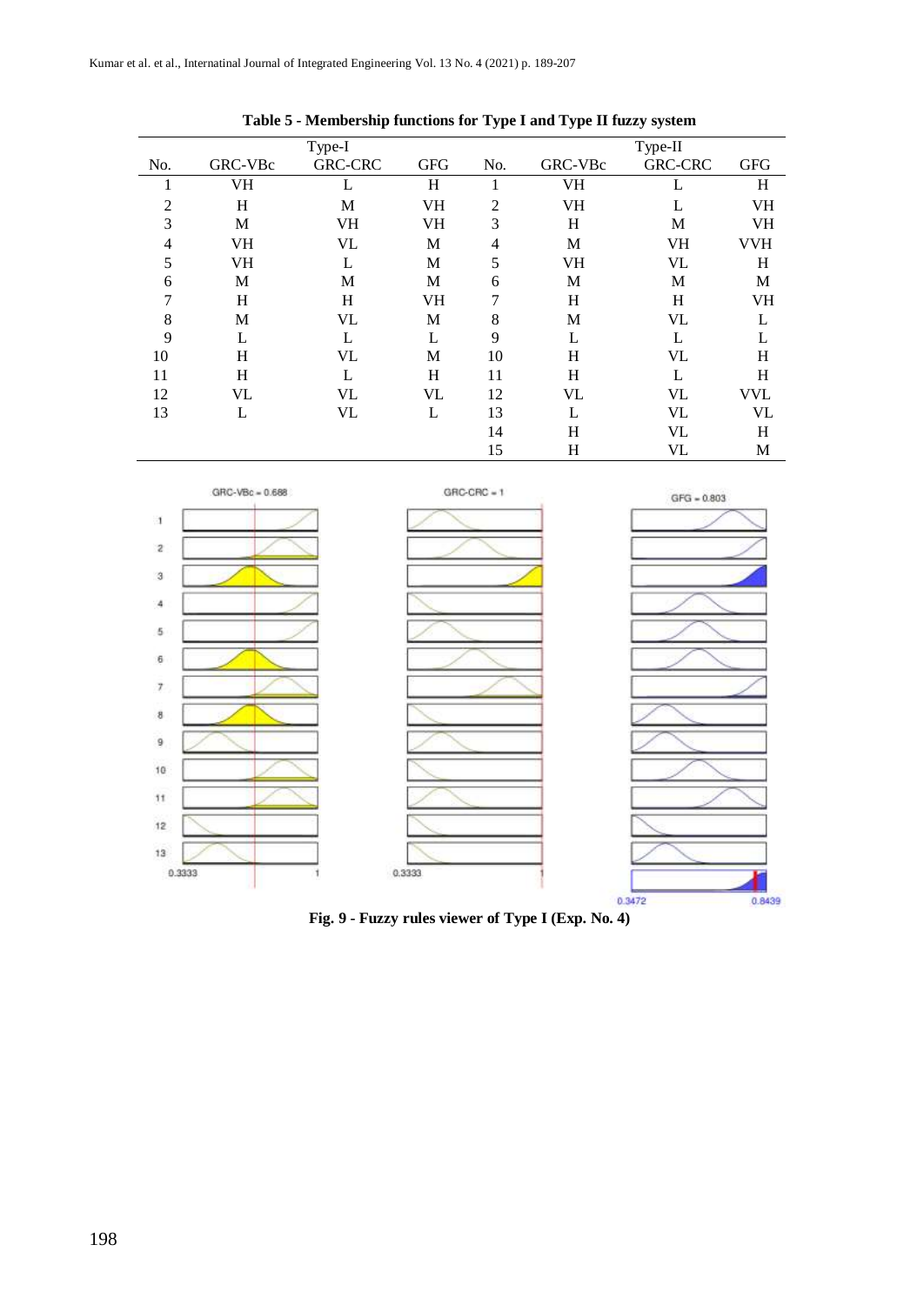

**Fig. 10 - Fuzzy rules viewer of Type II (Exp. No. 4)**

Further, with the help of rules viewer, the GFG data of all experiments for Type I and Type II are estimated and listed in Table 6. Also, the obtained data of GFG is compared with GRG and displayed graphically through Fig. 11. Further, the error (absolute) between GRG and GFG has been estimated using the Eq. 1 [51] and noted in Table 6. The mean absolute error between GRG and Type I-GFG is estimated at 4.731% while it is 4.016% for GRG and Type II-GFG. Type II GFG contains 15 % less error compared to Type I, hence to get the optimal condition, Type II GFG data has been taken.

Mean–absolute–error(MAE)% = 
$$
\frac{|(GRG – GFG)|}{GRG}100
$$
 (1)

Further, to estimate the optimal combination, mean GFG (Type II) is estimated for each factor and each level and displayed in Table 7. Higher mean value for level of each parameter represents the optimal level of input variables. However, the optimal parametric combination is found as  $t1-s4-v<sub>c</sub>2$ . Further, surface plots (Fig. 12) displayed the influence of input terms on GFG. Higher GFG is noticed at moderate VBc and higher CRC values. ANOVA (Table 8) was utilized to estimate the most contributing input factor for the GFG. From ANOVA (Table 8), depth of cut (t) contributed the highest (51.7%) followed by feed (26.57%) and speed (16.37%) on GFG. All the turning input terms are noticed to be noteworthy at 95% of confidence. Further, confirmatory results are obtained and found an improvement in GFG relative to GRG. Also, a gain in GFG from initial setting is noticed as located in Table 9. However, the current hybrid optimization technique can be a reliable choice towards industrial applications.



**Fig. 11** - **Comparative graphs between GRG and GFG**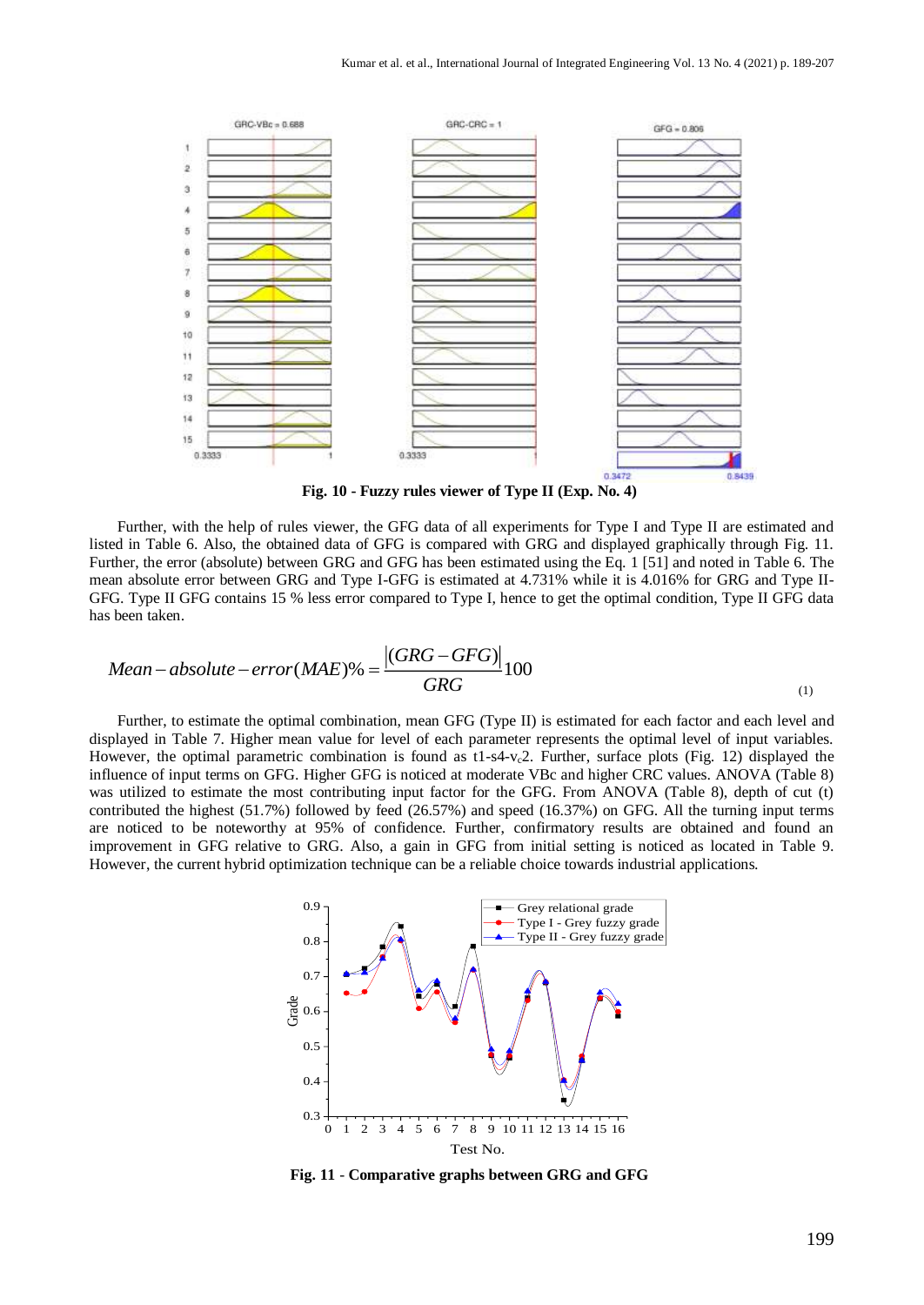| No.            | <b>Experimental</b><br>(GRG) | Type 1<br>(GFG) | Absolute error<br>$(\%)$ | Type 2<br>(GFG) | Absolute error<br>$(\%)$ |
|----------------|------------------------------|-----------------|--------------------------|-----------------|--------------------------|
| 1              | 0.706                        | 0.653           | 7.557                    | 0.708           | 0.229                    |
| $\overline{c}$ | 0.724                        | 0.657           | 9.242                    | 0.711           | 1.783                    |
| 3              | 0.785                        | 0.757           | 3.578                    | 0.751           | 4.342                    |
| 4              | 0.844                        | 0.803           | 4.847                    | 0.806           | 4.491                    |
| 5              | 0.644                        | 0.609           | 5.444                    | 0.660           | 2.474                    |
| 6              | 0.678                        | 0.656           | 3.323                    | 0.687           | 1.246                    |
| 7              | 0.615                        | 0.569           | 7.451                    | 0.580           | 5.662                    |
| $\,8\,$        | 0.787                        | 0.719           | 8.638                    | 0.720           | 8.511                    |
| 9              | 0.474                        | 0.477           | 0.521                    | 0.492           | 3.682                    |
| 10             | 0.467                        | 0.474           | 1.420                    | 0.487           | 4.202                    |
| 11             | 0.640                        | 0.632           | 1.357                    | 0.658           | 2.701                    |
| 12             | 0.682                        | 0.685           | 0.410                    | 0.685           | 0.410                    |
| 13             | 0.347                        | 0.405           | 16.637                   | 0.402           | 15.773                   |
| 14             | 0.460                        | 0.473           | 2.723                    | 0.460           | 0.100                    |
| 15             | 0.637                        | 0.639           | 0.372                    | 0.654           | 2.728                    |
| 16             | 0.587                        | 0.600           | 2.170                    | 0.622           | 5.916                    |
|                | Average absolute error       |                 | 4.731                    |                 | 4.016                    |

# **Table 6 - GFG data for Type I and Type II and absolute error between GRG and GFG**

#### **Table 7** Mean GFG and optimal level of input terms

|               |       | Levels of input terms |       |       |                     |      | Optimal         |
|---------------|-------|-----------------------|-------|-------|---------------------|------|-----------------|
| <b>Inputs</b> | المت  | L-H                   | .-HI  | L-IV  | $\Delta$ =(max-min) | Rank | level           |
|               | 0.744 | 0.662                 | 0.581 | 0.535 | 0.209               |      | 1 st            |
|               | 0.566 | 0.586                 | 0.661 | 0.708 | 0.142               |      | $4^{\text{th}}$ |
| $V_c$         | 0.669 | 0.678                 | 0.606 | 0.569 | 0.109               |      | 2nd             |



**Fig. 12 - Effects of output response on Grey fuzzy grade (a) Grey-fuzzy Type I; (b) Grey-fuzzy Type II**

| <b>Terms</b> | DF | Adj SS  | Adj MS  |       | P     | Contribution $(\% )$ |
|--------------|----|---------|---------|-------|-------|----------------------|
|              |    | 0.10230 | 0.03409 | 19.34 | 0.002 | 51.70                |
| S            |    | 0.05257 | 0.01752 | 9.94  | 0.010 | 26.57                |
| $V_c$        |    | 0.03239 | 0.01079 | 6.12  | 0.029 | 16.37                |
| Residuals    | h  | 0.01058 | 0.00176 |       |       | 05.36                |
| Total        | 15 | 0.19784 |         |       |       |                      |

**Table 8** - **Contribution of input terms on GFG by ANOVA**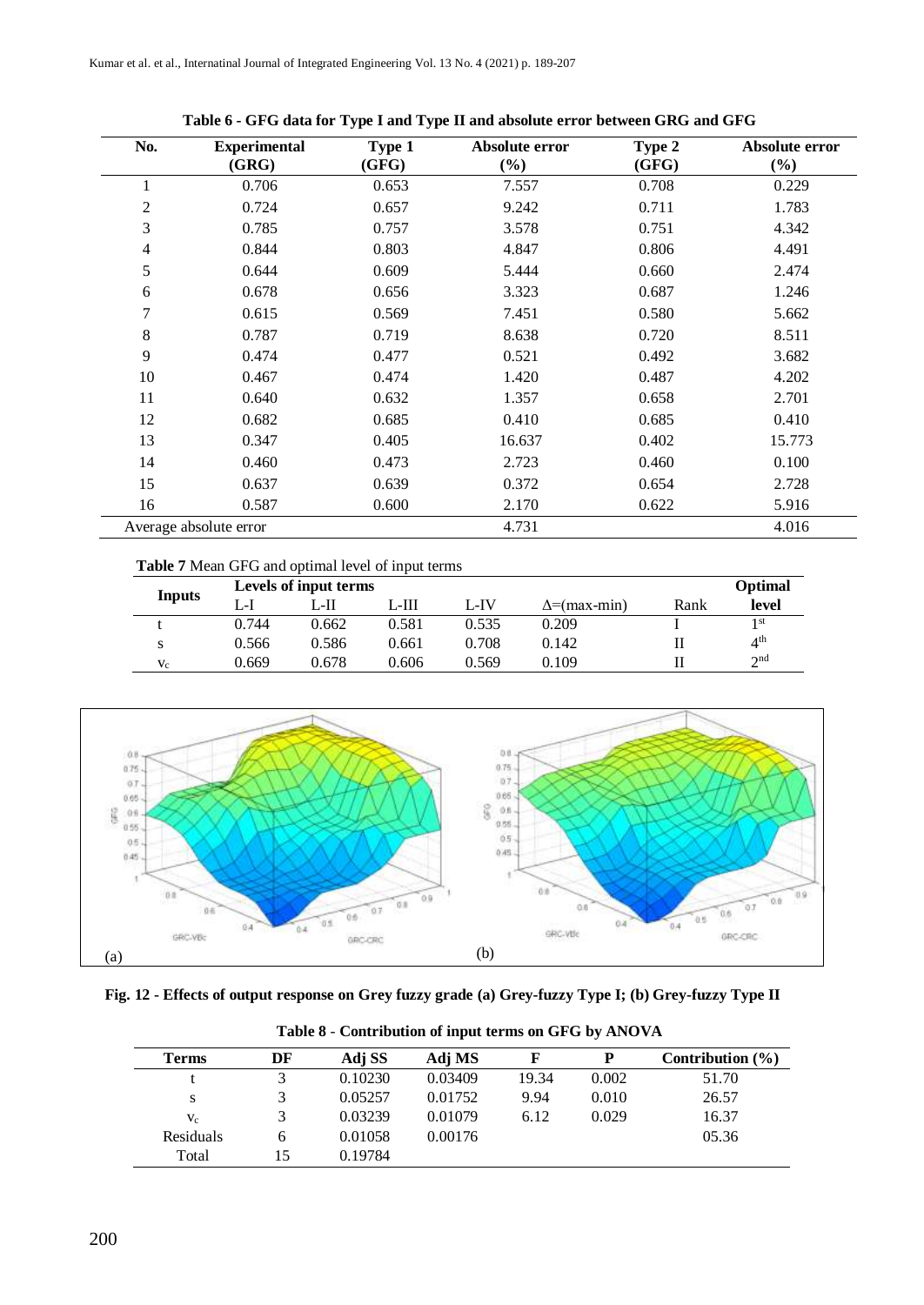|                      | <b>Initial turning parameters</b><br>$t4-s1-vc4$ | $t1 - s4 - vc2$   | <b>Optimal turning parameters</b> |
|----------------------|--------------------------------------------------|-------------------|-----------------------------------|
| <b>Setting terms</b> |                                                  | <b>Prediction</b> | <b>Experiments</b>                |
| VBc                  | 0.093                                            |                   | 0.024                             |
| <b>CRC</b>           | 1.862                                            |                   | 1.656                             |
| GRG                  | 0.347                                            | 0.896             | 0.786                             |
| GFG                  | 0.405                                            | 0.904             | 0.829                             |

|  | Table 9 - Optimal and predicted results |  |  |
|--|-----------------------------------------|--|--|
|--|-----------------------------------------|--|--|

## **5. Cascade ANN Modelling**

Cascade-forward-back propagation neural network (CFBNN) is a special version of feed-forward neural network (FFNN) but it comprises a connection from the input and each earlier layer to subsequent layers. Similar as FFNN, this network has three distinguish layer such as input layer (each neuron representing the individual input terms, here, number of neurons = number of inputs = n), hidden layer (depends on selected functions rule which is based on 'n') and output layer (representing single output term). In this technique, additional connections like each input to the output layer attributed a faster learning speed with the desired relationship. Also, this technique exhibited the non-linear connection between input and output without eradicating the linear connection among the two [52—53].

The input layer consists of three neurons ( $n = 3$ ) like depth of cut (t), feed (s) and cutting speed (Vc), the output layer consists of one neuron which represents the flank wear (VBc) or chip reduction coefficient (CRC). The hidden layer consists of different numbers of neurons. Zhang et al. [54] proposed that the number of neurons in the hidden layer depends on the number of inputs (n). Number of neurons in hidden layer be taken as  $n/2$ , n,  $2n$ ,  $n+1$ ,  $n+2$ ,  $2n+1$ , 2n+2 etc. However, in the current modelling work, six different models based on six different numbers of neurons  $(n=3; n+1 = 4; n+2 = 5, 2n = 6, 2n+1 = 7$  and  $2n+2 = 8$ ) in hidden layers are utilized. The notation of all six models are as follows: CFBNN-1 (contains 3 neurons in hidden layer), CFBNN-2 (contains 4 neurons in hidden layer), CFBNN-3 (contains 5 neurons in hidden layer), CFBNN-4 (contains 6 neurons in hidden layer), CFBNN-5 (contains 7 neurons in hidden layer) and CFBNN-6 (contains 8 neurons in hidden layer). The schematic representation of the CFBNN model is displayed in Fig. 13. Further, R-square and mean absolute percentage error (MAE) between predicted and experimental data of each output, is estimated and compared. MAE is estimated using Eq. 1.



**Fig. 13 - Cascade-forward-back propagation neural network (CFBNN)**

The current work utilized MATLAB R2013a 'nntool' box to establish CFBNN modelling. For this, several functions like 'dividerand' for picking random distribution of data, 'trainlm' for training the required data 'learngdm' for learning, 'mse' for checking the error or performance. For training the data, epochs number, training rate, and gradient are taken as 1000, 0.1 and  $1.00e^{-07}$  respectively [55]. Training of the developed network was repeated until achieve the minimum gradient level of validation. Further 'simulation' function is utilized to get the output predicted data. A comparative graph is plotted between experimental and predicted data for all types of models and displayed in Fig. 14. Figure 14 ensured that the predicted results for VBc and CRC are very close to experimental data for all types of CFBNN. Further, from MAE value (Table 10 ), CFBNN-4 exhibited the lowest mean absolute error for VBC (2.278 %) and CRC (0.112 %) among all types of models. Also from Table 10, the R-square value for all types of models is close to unity but model CFBNN-4 has the highest R-square (for VBc =  $0.9988$  and for CRC =  $0.9997$ ) among all types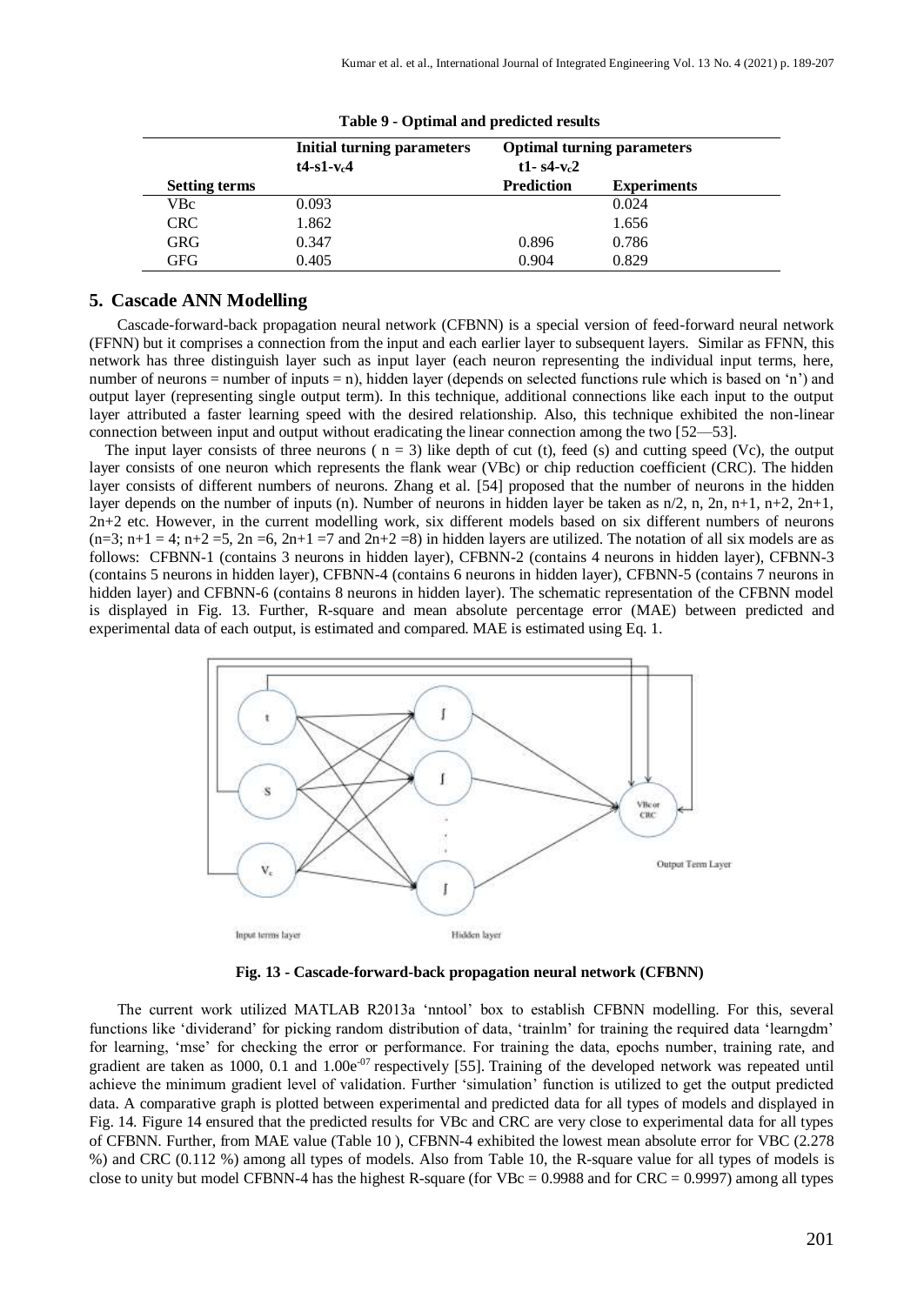

of models. As CFBNN-4 type of model is topmost fitted model thus it is recommended to use this model for other modelling works.







**Fig. 14 - Comparative plot of experimental Vs different CFBNN modelling data (a) VBc (b) CRC**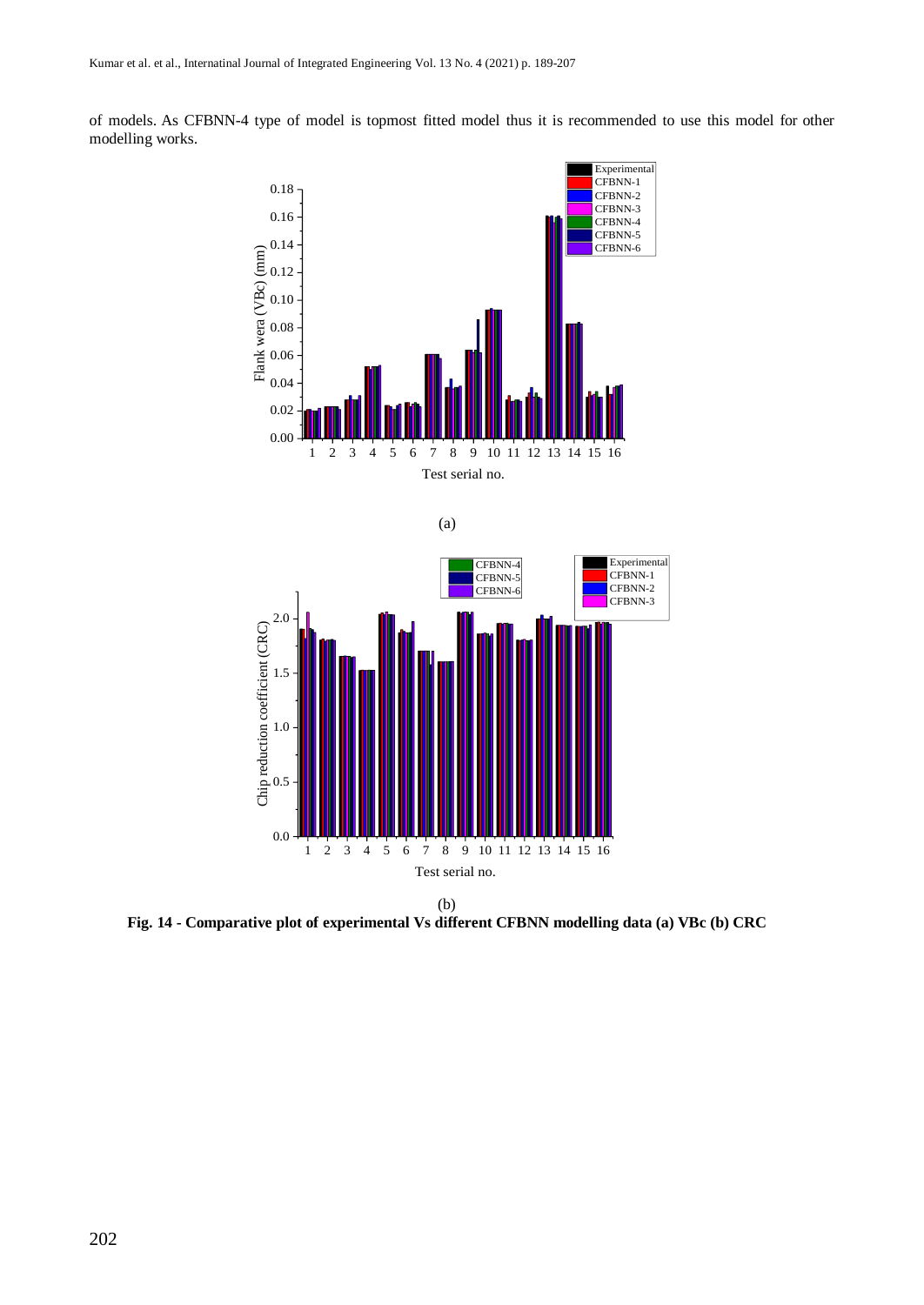





**Fig. 15 - Regression graph for Type CFBNN-4 (a) VBc (b) CRC**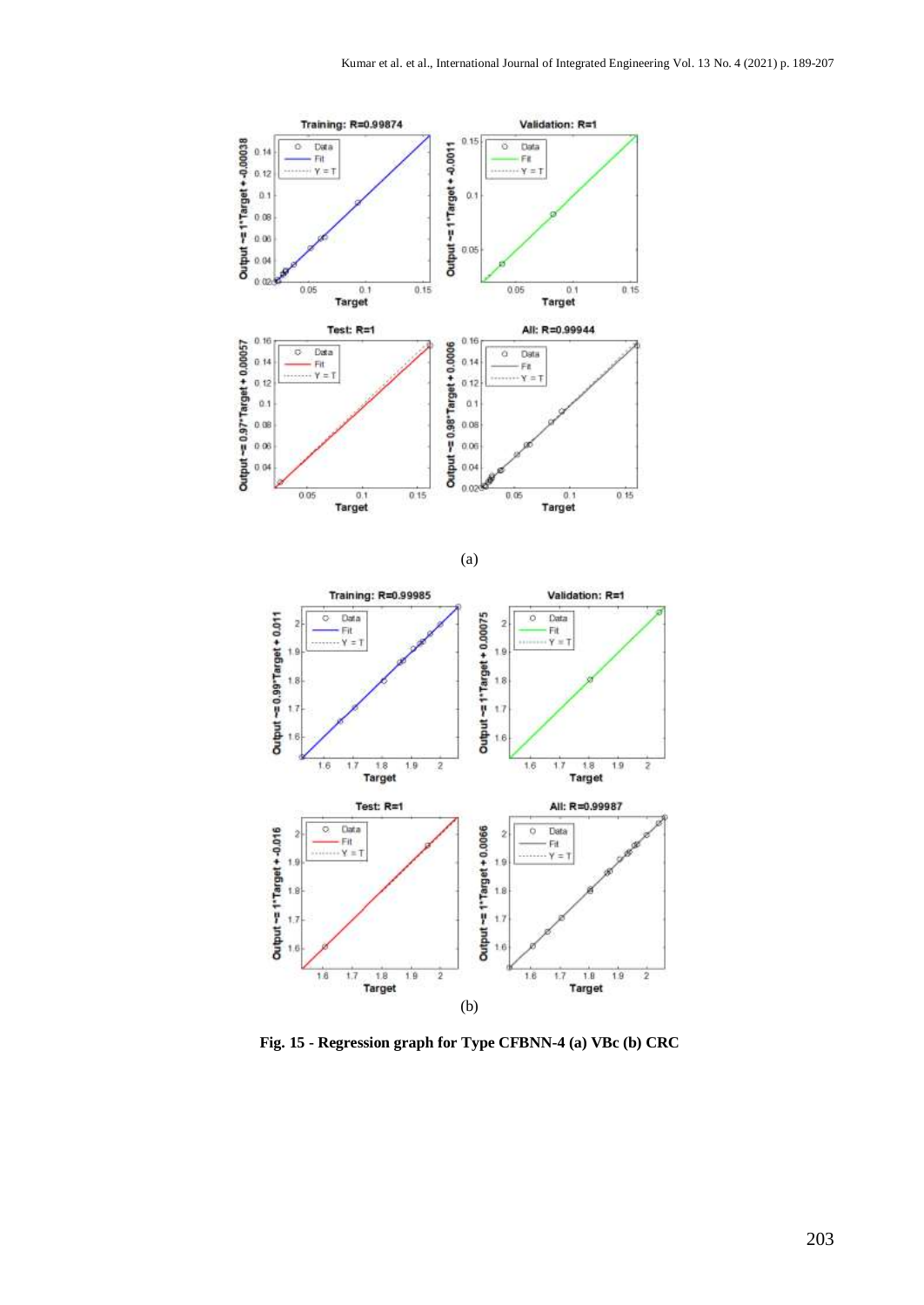| Model type      | <b>Flank wear (VBc)</b> |                 | Chip reduction coefficient (CRC) |                 |
|-----------------|-------------------------|-----------------|----------------------------------|-----------------|
|                 | $MAE$ $(\% )$           | <b>R-Square</b> | $MAE$ $(\% )$                    | <b>R-Square</b> |
| CFBNN-1 $(n=3)$ | 3.466                   | 0.9969          | 0.289                            | 0.9994          |
| CFBNN-2 $(n=4)$ | 6.161                   | 0.9932          | 0.594                            | 0.9758          |
| CFBNN-3 $(n=5)$ | 2.384                   | 0.9985          | 0.638                            | 0.9494          |
| CFBNN-4 $(n=6)$ | 2.278                   | 0.9988          | 0.112                            | 0.9997          |
| $CFBNN-5$ (n=7) | 2.464                   | 0.9800          | 0.843                            | 0.9646          |
| CFBNN-6 $(n=8)$ | 4.285                   | 0.9979          | 0.714                            | 0.9689          |

**Table 10 - Estimated values of MAE and R-Square**

# **6. Conclusion and Future Work**

Current work focused on the selection of optimal input conditions for dry hard turning using a Grey-fuzzy hybrid optimization concept. Two different types of grey-fuzzy systems were used considering the Gaussian membership function. Flank wear and chip reduction coefficients, and chip morphology were considered as performance criteria. The following major findings are reported as follows:

- Abrasion, micro-chipping, chipping, sever chipping (tool-tip lost) and built-up edge is the wear mechanism identified on to the tool-tip. ANOVA study reported that the impact of cutting speed on VBc was topmost (54.06 %) followed by the depth of cut (26. 04 %).
- According to ANOVA, the impact of feed (43.11 %) on CRC is about 2.54 times more than cutting speed (15.92%). Helical (continuous) and broken chips (c and e type) with a saw-tooth pattern are noticed in the entire research study. Majorly higher feed rates are more responsible to get broken chips.
- The mean absolute error between GRG and Type I-GFG is estimated as 4.731% while it is 4.016% for GRG and Type II-GFG. i.e. Type II GFG contains 15 % less error compared to Type I, hence Type II GFG data has been taken to estimate the optimal solution.
- The optimal combination of input terms is found as t-1 (0.15 mm), s-4 (0.25 mm/rev) and  $v_c$ -2 (100 m/min) which is comparable to the results obtained under spray impingement cooling in the literature. Running confirmatory experiment results are obtained at the optimal conditions and found an effective improvement in GFG relative to GRG.
- The cascade-forward-back propagation neural network (CFBNN) modelling exhibited a better result with maximum mean absolute error lie under 6.2% for flank wear (VBc) and 1% for the chip reduction coefficient (CRC). CFBNN-4 model exhibited the best prediction results with a mean absolute error of 2.278% for flank wear (VBc) and 0.112% for chip reduction coefficient (CRC). Therefore, CFBNN-4 model is recommended to use this model for other modelling works.

The current work results can be effectively utilized in the industry in a dry environment which can completely eliminate the extra tooling cost as well as environmental issues thus supporting the concept of green manufacturing. In the future, the PVD TiAlN tool can be implemented for higher workpiece hardness (> 55 HRC) to judge the machinability capability. In the future work, some other hybrid approaches such as GA-PSO, ANN-PSO, and ANFIS-PSO can be utilized for the modelling and simulation of AISI D2 Steel.

# **Acknowledgement**

The authors are heartily thankful to the KIIT Deemed to be University, Bhubaneswar to allow us to use their research facilities to complete the current research work.

# **References**

- [1] Patel G. C. M., Chate, G. R., Parappagoudar, M. B., & Gupta, K. (2020). Machining of hard materials. A Comprehensive Approach to Experimentation, Modeling and Optimization. Springer Briefs in Applied Sciences and Technology, doi: 10.1007/978-3-030-40102–3
- [2] Patel G. C. M., Chate, G. R., Parappagoudar, M. B., & Gupta, K. (2020). Machining of hard materials. A Comprehensive Approach to Experimentation, Modeling and Optimization. Springer Briefs in Applied Sciences and Technology, doi: 10.1007/978-3-030-40102–3
- [3] Shnfir, M., Olufayo, O. A., Jomaa, W. & Songmene, V. (2019). Machinability Study of Hardened 1045 Steel When Milling with Ceramic Cutting Inserts. Materials, (12), 3974; doi:10.3390/ma12233974
- [4] Kumar, R., Sahoo, A. K., Mishra, P. C., Das, R. K. & Ukamanal, M. (2018). Experimental investigation on hard turning using mixed ceramic insert under accelerated cooling environment. International Journal of Industrial Engineering Computations, 9, 509–522
- [5] Kumar, R., Sahoo, A. K., Mishra, P. C. & Das R. K. (2018). An investigation to study the wear characteristics and comparative performance of cutting inserts during hard turning. International Journal of Machining and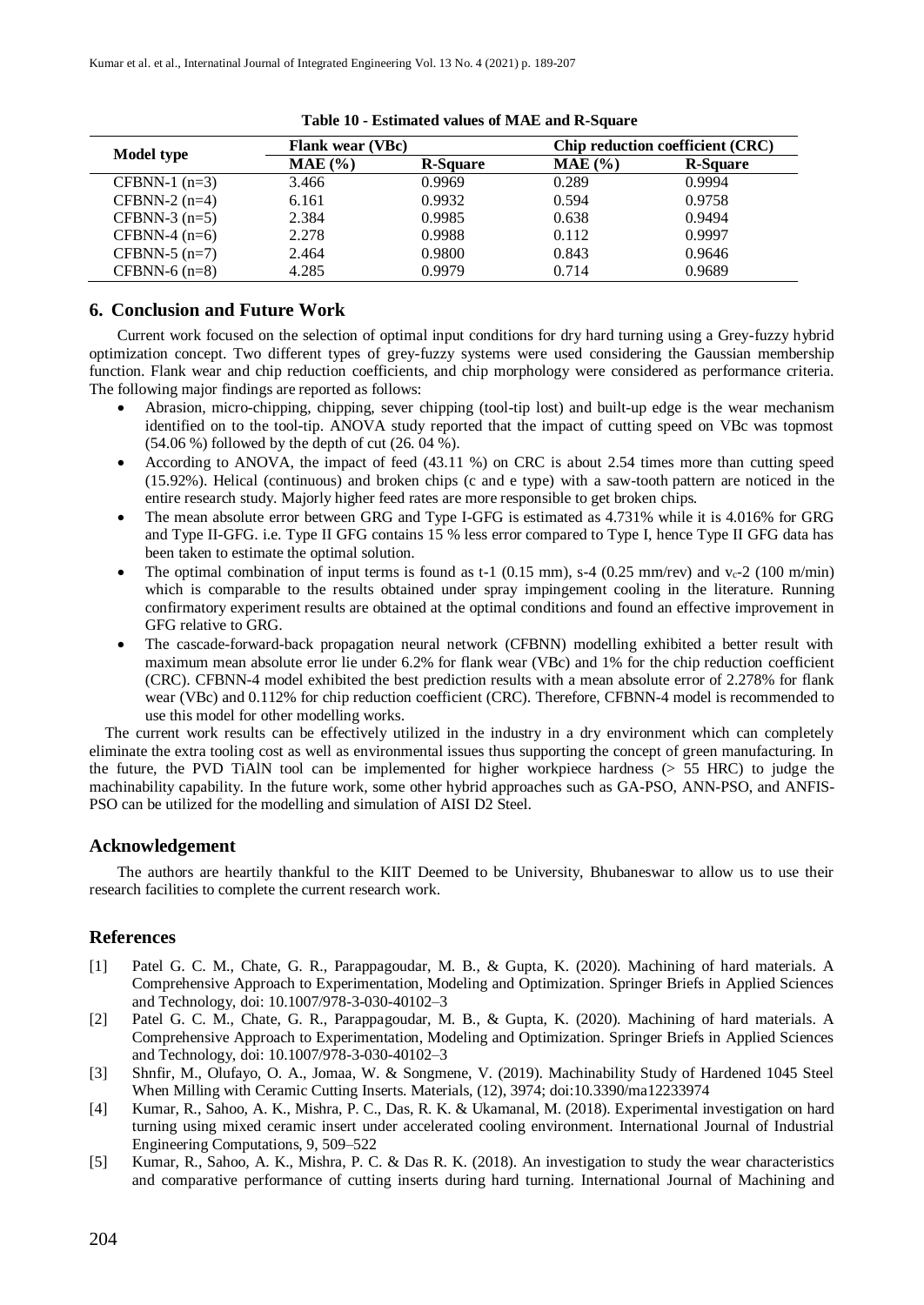Machinability of Materials, 20 (4), 320-344

- [6] Kumar, R., Sahoo, A. K., Mishra, P. C., & Das, R. K. (2018). Comparative investigation towards machinability improvement in hard turning using coated and uncoated carbide inserts: part I experimental investigation. Advances in Manufacturing, 6 (1), 52–70
- [7] Qian, L., & Hossan, M. R. (2007). Effect on cutting force in turning hardened tool steels with cubic boron nitride inserts. Journal of Materials Processing Technology, 191 (1–3), 274–278
- [8] Shalaby, M. A., El Hakim, M. A., Abdelhameed, M. M., Krzanowski, J. E., Veldhuis, S. C., & Dosbaeva, G.K. (2014). Wear mechanisms of several cutting tool materials in hard turning of high carbon–chromium tool steel. Tribology International, (70), 148–154
- [9] Dosbaeva, G. K., El Hakim, M. A., Shalaby, M. A., Krzanowski, J. E., & Veldhuis, S.C. (2015). Cutting temperature effect on PCBN and CVD coated carbide tools in hard turning of D2 tool steel. International Journal of Refractory Metals and Hard Materials, 50, 1–8
- [10] Kishawy, H. A. (2002). An experimental evaluation of cutting temperatures during high speed machining of hardened D2 tool steel. Machining Science and Technology, 6(1), 67–79
- [11] Arsecularatne, J. A., Zhang, L. C., Montross, C., & Mathew, P. (2006). On machining of hardened AISI D2 steel with PCBN tools. Journal of Materials Processing Technology, 171 (2), 244–252
- [12] Salem, S. B., Bayraktar, E., Boujelbene, M. & Katundi, D. (2012). Effect of cutting parameters on chip formation in orthogonal cutting. Journal of Achievements in Materials and Manufacturing Engineering, 50(1), 7–17
- [13] Yuan, J., Fox-Rabinovich, G. S., & Veldhuis, S. C. (2018). Control of tribofilm formation in dry machining of hardened AISI D2 steel by tuning the cutting speed. Wear, 402–403, 30–37
- [14] Davim, J. P., & Figueira, L. (2007). Machinability evaluation in hard turning of cold work tool steel (D2) with ceramic tools using statistical techniques. Materials and Design, 28 (4), 1186–1191
- [15] Davim, J. P., & Figueira, L. (2007). Machinability evaluation in hard turning of cold work tool steel (D2) with ceramic tools using statistical techniques. Materials and Design, 28 (4), 1186–1191
- [16] Bartarya, G., & Choudhury S. K. (2012). Effect of cutting parameters on cutting force and surface roughness during finish hard turning AISI52100 grade steel. Procedia CIRP, 1, 651–656
- [17] Bartarya, G. & Choudhury, S. K. (2013). Influence of machining parameters on forces and surface roughness during finish hard turning of EN 31 steel. Proceeding Institution of Mechanical Engineering Part B: Journal of Engineering Manufacture, 228 (9), 1068–1080
- [18] Zeghni, A. E., & Hashmi, M. S. J. (2004). Comparative wear characteristics of TiN and TiC coated and uncoated tool steel. Journal of Materials Processing Technology, 155–156, 1923–1926
- [19] Haron, C. H. C., Ginting, A., & Goh, J. H. (2001). Wear of coated and uncoated carbides in turning tool steel. Journal of Materials Processing Technology, 116 (1–3) 49–54
- [20] Chinchanikar, S., & Choudhury, S. K. (2014). Evaluation of chip-tool interface temperature: effect of tool coating and cutting parameters during turning hardened AISI 4340 steel. Procedia Materials Science, (6), 996– 1005
- [21] Chinchanikar, S., & Choudhury, S. K. (2014). Characteristics of wear, force and their interrelationship: In process monitoring of toll within different phases of the tool life. Procedia Materials Science, (5), 1424–43.
- [22] Panda, A., Das, S. R., & Dhupal, D. (2020). Machinability investigation and sustainability assessment in FDHT with coated ceramic tool. Steel and Composite Structures, 34(5), 681-698
- [23] Panda, A., Ranjan Das, S., & Dhupal, D. (2019). Machinability Investigation of HSLA Steel in Hard Turning with Coated Ceramic Tool: Assessment, Modeling, Optimization and Economic Aspects. Journal of Advanced Manufacturing Systems, 18(04), 625-655
- [24] Das, A., Tirkey, N., Patel, S. K., Das, S. R., & Biswal, B. B. (2019). A comparison of machinability in hard turning of EN-24 alloy steel under mist cooled and dry cutting environments with a coated cermet tool. Journal of Failure Analysis and Prevention, 19(1), 115-130
- [25] Das, A., Patel, S. K., Biswal, B. B., & Das, S. R. (2019). Machinability investigation and cost estimation during finish dry hard turning of AISI 4340 steel with untreated and cryo treated cermet inserts. Journal of Superhard Materials, 41(4), 247-264
- [26] Anand, A., Behera, A. K., & Das, S. R. (2019). An overview on economic machining of hardened steels by hard turning and its process variables. Manufacturing Review, 6, 4
- [27] Senthilkumar, N., Sudha, J. & Muthukumar, V. (2015). A grey-fuzzy approach for optimizing machining parameters, and the approach angle in turning AISI 1045 steel. Advances in Production Engineering & Management, 10(4), 195–208
- [28] Horng, J-T., & Chiang, K-T. (2008). A grey and fuzzy algorithms integrated approach to the optimization of turning Hadfifield steel with Al2O3/TiC mixed ceramic tool. Journal of Materials Processing Technology, 207, 89–97
- [29] Suresh, P., Marimuthu, K., Ranganathan, S., & Rajmohan, T. (2014). Optimization of machining parameters in turning of Al−SiC−Gr hybrid metal matrix composites using grey-fuzzy algorithm, Transactions of Nonferrous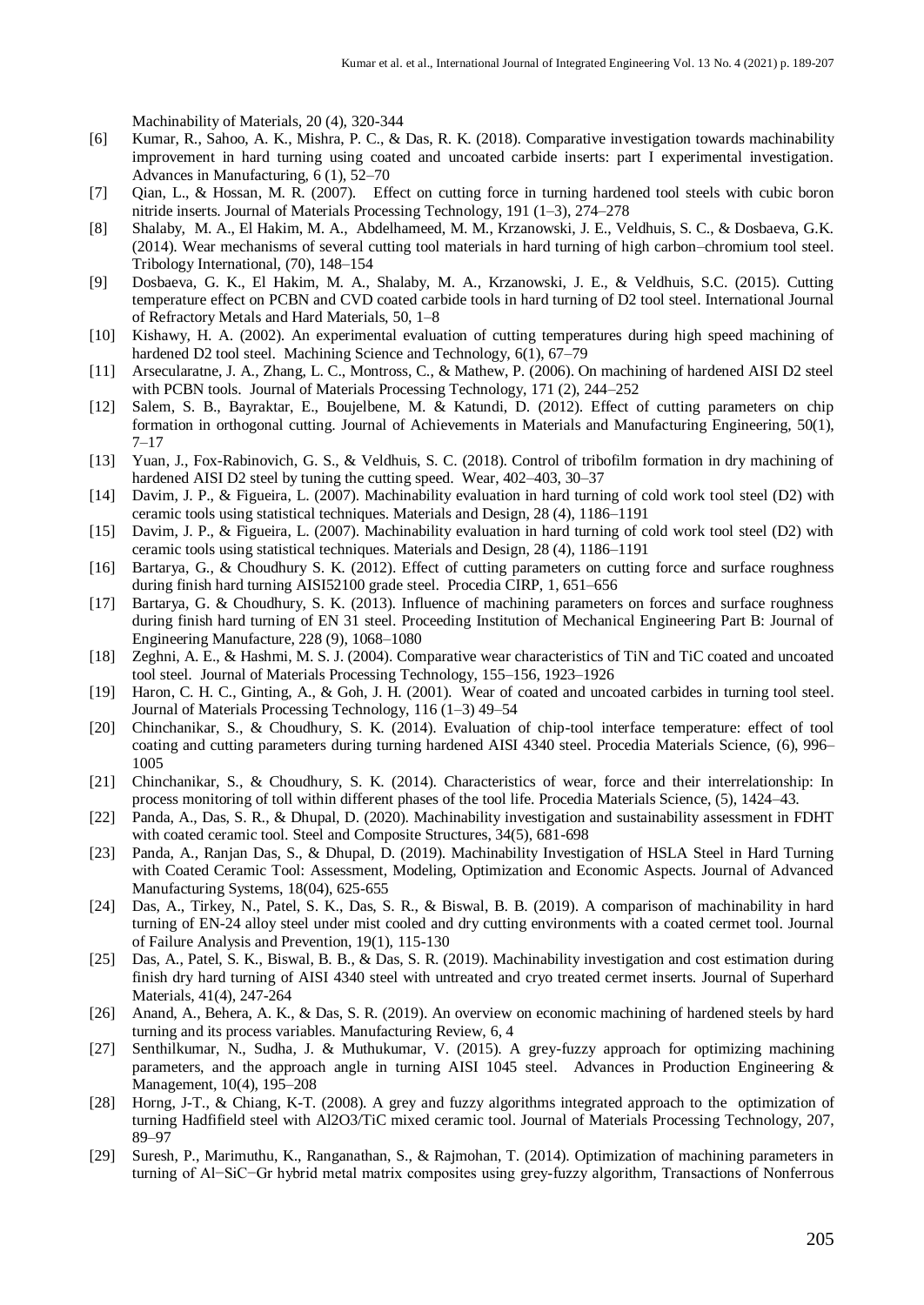Metals Society of China, 24, 2805−2814

- [30] Krishnamoorthy, A., Boopathy, S. R., Palanikumar, K., & Davim, J. P. (2012). Application of grey fuzzy logic for the optimization of drilling parameters for CFRP composites with multiple performance characteristics. Measurement, 45, 1286–1296
- [31] Das, B., Roy, S., Rai, R. N., & Saha, S.C. (2016). Application of grey fuzzy logic for the optimization of CNC milling parameters for Al–4.5%Cu–TiC MMCs with multi-performance characteristics. Journal of Engineering Science and Technology, 19, 857–865
- [32] Kumar, R., Sahoo, A. K., Das, R. K., Panda, A., & Mishra, P. C. (2018). Modelling of flank wear, surface roughness and cutting temperature in sustainable hard turning of AISI D2 steel. Procedia Manufacturing, 20, 406-413
- [33] Panda, A., Sahoo, A., & Rout, A. (2017). Statistical regression modeling and machinability study of hardened AISI 52100 steel using cemented carbide insert. *International Journal of Industrial Engineering Computations*, *8*(1), 33-44
- [34] Özbek, O., & Saruhan, H. (2020). The effect of vibration and cutting zone temperature on surface roughness and tool wear in eco-friendly MQL turning of AISI D2. Journal of Materials Research and Technology
- [35] Bartarya, G., & Choudhury, S. K. (2012). State of the art in hard turning. *International Journal of Machine Tools and Manufacture*, *53*(1), 1-14
- [36] Panda, A., Sahoo, A. K. & Rout, A. K. (2016). Multi-attribute decision making parametric optimization and modeling in hard turning using ceramic insert through grey relational analysis: A case study. Decision Science Letters, (5), 581–592
- [37] Kumar, R., Sahoo, A. K., Mishra, P. C., and Das R. K. (2019). Measurement and machinability study under environmentally conscious spray impingement cooling assisted machining. Measurement, 135, 913–927
- [38] Sahoo, P., Satpathy, M. P., Singh, V. K., & Bandyopadhyay, A. (2018). Performance evaluation in CNC turning of AA6063-T6 alloy using WASPAS approach. World Journal of Engineering, 15(6), 700–709
- [39] Dong, P. Q., Duc, T. M., Tuan, N. M., Thanh, D. V., & Truong, N. V. (2020). Improvement in the Hard Milling of AISI D2 Steel under the MQCL Condition Using Emulsion-Dispersed MoS2 Nanosheets. Lubricants, 8(6), 62
- [40] Kumar, R., Sahoo, A. K., Mishra, P. C., & Das R. K. (2020). Influence of Al<sub>2</sub>O<sub>3</sub> and TiO<sub>2</sub> nanofluid on hard turning performance. International Journal of Advanced Manufacturing Technology, 106, 2265-2280
- [41] Singh, B. K., Roy, H., Mondal, B., Roy, S. S., & Mandal, N. (2019). Measurement of chip morphology and multi criteria optimization of turning parameters for machining of AISI 4340 steel using Y-ZTA cutting insert. Measurement, 142, 181-194
- [42] Kumar, R., Choudhury, A. R., Sahoo, A. K., Panda, A., & Malakar, A. (2020). Machinability Investigation on Novel Incoloy 330 Super Alloy using Coconut Oil Based SiO2 Nano fluid. International Journal of Integrated Engineering, 12(4), 145-160
- [43] Kumar, R., Sahoo, A. K., Mishra, P. C., & Das R. K. (2019). Investigation on Tool Wear and Surface Characteristics in Hard Turning under Air-Water Jet Spray Impingement Cooling Environment. Tribology in Industry, 41(2), 172–187
- [45] Palanisamy, D., & Senthil, P. (2018). Application of grey-fuzzy approach for optimization of CNC turning process. Materials Today: Proceedings, 5, 6645–6654
- [46] Xu, G., Guo, P., Li, X., & Jia, Y. (2014). Grey relational analysis and its application based on the angle perspective in time series. Journal of Applied Mathematics, Volume 2014, Article ID 312645, 1-10, <https://doi.org/10.1155/2014/312645>
- [47] Palanikumar, K., Karunamoorthy, L., & Karthikeyan, R. (2006). Multiple performance optimization of machining parameters on the machining of GFRP composites using carbide (K10) tool. Journal of Materials and Manufacturing Processes, 21, 846–852
- [48] Pattnaik, S., Karunakar, D.B., Jha, P.K. (2013). Multi-characteristic optimization of wax patterns in the investment casting process using grey-fuzzy logic. International Journal of Advanced Manufacturing Technology, 67(5–8), 1577–1587
- [49] Zainudin, A., Sia, C. K., Ong, P., Narong, O. L. C., Azlan, M. A., & Lee, W. K. (2019). Performance properties optimization of triaxial ceramic-palm oil fuel ash by employing taguchi grey relational analysis. International Journal of Integrated Engineering, 11(1), 257-269
- [50] Soepangkat, B. O. P., Norcahyo, R., Pramujati, B., & Wahid, M.A. (2019). Multi-objective optimization in face milling process with cryogenic cooling using grey fuzzy analysis and BPNN-GA methods. Engineering Computations, 36(5), 1542–1565
- [51] Kumar, R., Sahoo, A. K., Mishra, P. C., & Das, R. K. (2019). Performance assessment of air-water and TiO<sub>2</sub> nanofluid mist spray cooling during turning hardened AISI D2 steel. Indian Journal of Engineering and Materials Sciences, 26, 235-253
- [52] Goyal, S., & Gyandera, G. K. (2011). Cascade and feedforward backpropagation artificial neural network models for prediction of sensory quality of instant coffee flavoured sterilized drink, Canadian Journal on Artificial Intelligence. Machine Learning and Pattern Recognition, 2(6), 78-82